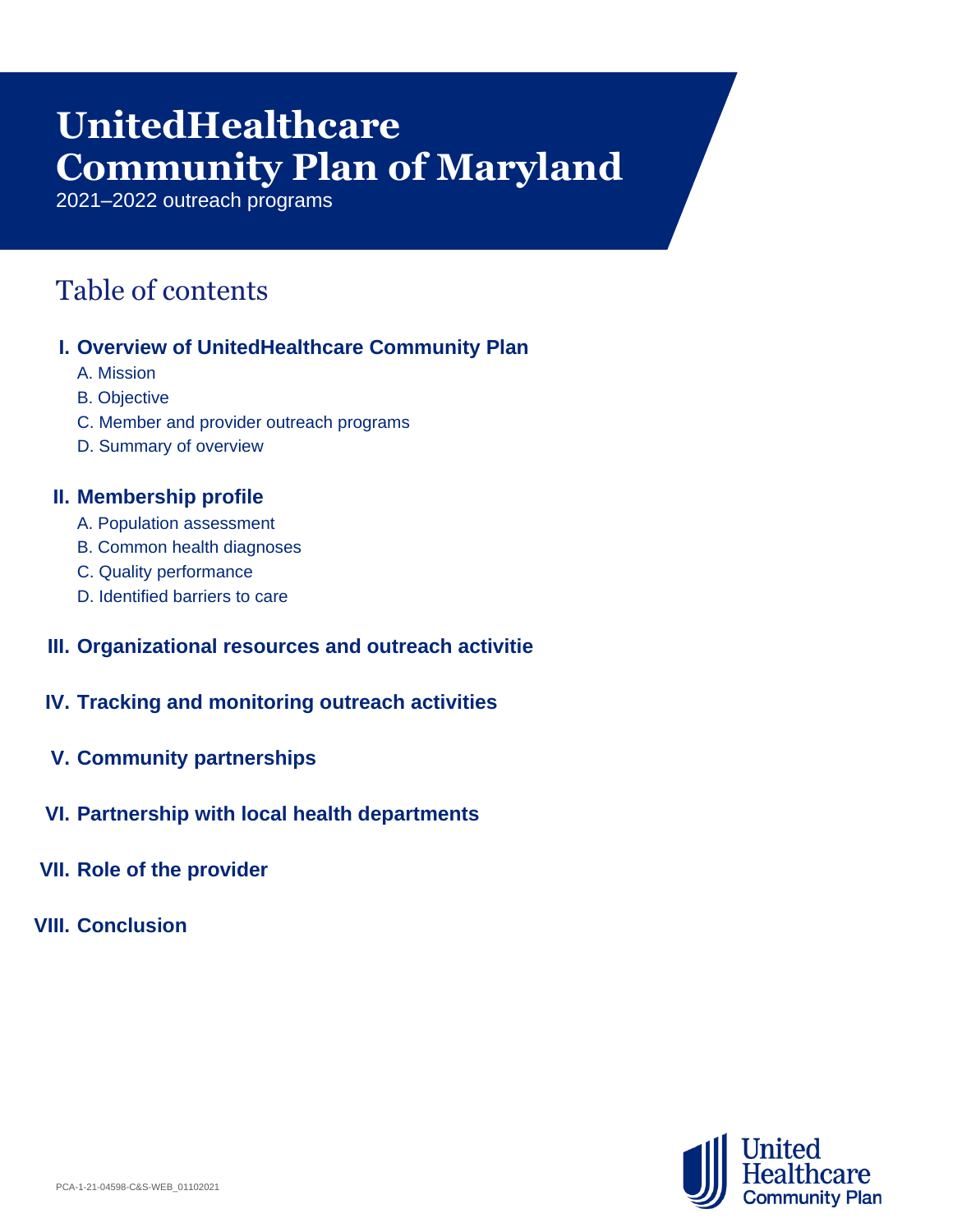# **I.Overview of UnitedHealthcare Community Plan**

# **A. Mission**

UnitedHealthcare is a business unit of UnitedHealth Group. UnitedHealthcare is 1 of 9 health plans participating in the HealthChoice Program. We are recognized by the Maryland Department of Health (MDH) as a managed care organization (MCO) providing health care services to Medicaid members in Maryland.

# **B. Objective**

The objective of the outreach program is to generate practical solutions to this culturally and linguistically diverse population with complex medical, behavioral and social conditions. Our goal is to improve the health status of our members by addressing care opportunities for approximately 166,198 members. The outreach program is a member- and provider-centric model designed to use several data sources to identify members in need of medical services. Once identified, several approaches are used to assist with scheduling medical appointments including telephonic outreach (live and interactive voice recording). Other approaches include providing health information via the member newsletter and member website, sending reminder letters and using a contracted vendor to promote and support closure in gaps of care. The outreach staff educates members about the importance of maintaining good health by keeping scheduled appointment(s) for preventive care and consistent management of their chronic condition(s), as well as identifies and address barriers to care.

# **C. Member and provider outreach programs New enrollee outreach**

Outreach begins with a welcome call to all new enrollees informing them of the necessity of scheduling and completing an initial health appointment with their primary care provider (PCP). Procedures are in place to determine if appointments are scheduled and completed. UnitedHealthcare works with members, their PCPs and local health departments to schedule and complete the necessary appointment(s). Monthly and quarterly productivity report analyses are used to determine the number of members receiving telephonic or written outreach, the number and type of follow-up attempts made and the number of appointments scheduled.

# **UnitedHealthcare network management partnership**

UnitedHealthcare Community Plan works collaboratively with UnitedHealthcare Network Management. One goal of this collaboration is to promote adherence to State of Maryland quality performance criteria and provide support resources. The collaboration between the health plan and network providers is to help ensure adequate knowledge of their contractual and regulatory obligations to promote and support the well-being of UnitedHealthcare members and their patients**.**

# **D. Summary of overview**

UnitedHealthcare selects preventive service, chronic condition indicators that reflect important aspects of care for UnitedHealthcare members, and indicators that are relevant to the enrolled population and reflective of high-volume services that span a variety of delivery settings.

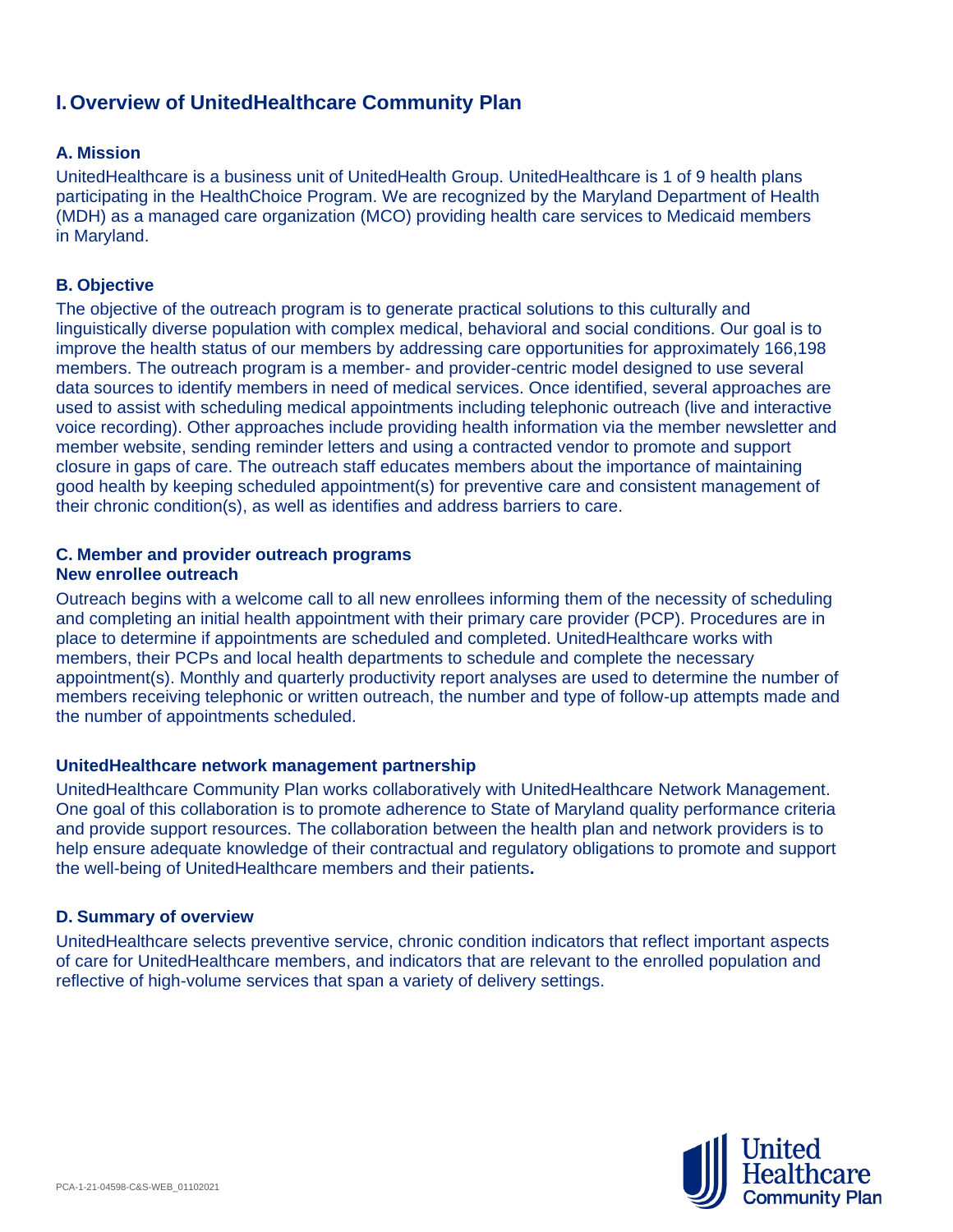The selected measures are based on population and condition. Using multiple data sources including, but not limited to, Healthcare Effectiveness Data and Information Set (HEDIS®) or stateprovided data, members are identified for outreach. Claims and encounter data are monitored to identify members in need of services and to provide feedback to providers. The overall plan performance is monitored and evaluated on a continuous basis. Interventions are implemented as indicated for continuous quality improvement.

Communication with internal departments, including operations, case management, special needs, member services, utilization management and provider relations is ongoing to promote the continuity of care and work collaboratively on individual or population-based cases, when indicated.

Quality measure information and member-specific information is given to providers by the senior quality registered nurses (RNs) on a routine basis to provide up-to-date screening guidelines and notification of members among their panel who are due for screening. On-site visits to provider offices are also conducted for focused education and/or medical record review.

UnitedHealthcare staff develops partnerships with community and state agencies for community-wide health promotion. Through these partnerships, multiple resources are linked to enhance member and provider educational efforts. These resources may also be used to coordinate services and/or to identify additional means of contact for hard-to-reach members.

UnitedHealthcare emphasizes and encourages preventive health education and management of chronic conditions regularly, which includes completing an annual physical, age-appropriate immunizations and routine screenings. UnitedHealthcare staff work with community organizations, such as the Healthy Kids Program, and local health departments to help ensure there are no access barriers to care.

The current multifaceted UnitedHealthcare outreach efforts and tracking databases, as well as continued evaluation of strategies, will continue in 2022. The objective is to exceed performance expectations of our members and partners by offering important information about health plan activities, benefits and community events while consistently identifying strategies to improve member, provider and community partnerships.

# **II. Membership profile**

 **Note:** Data is from January 2021–October 2021.

# **A. Population assessment**

UnitedHealthcare members are comprised of the following groups: (1) families receiving Temporary Assistance for Needy Families (TANF), and (2) individuals receiving the Supplemental Security Income (SSI) benefit.

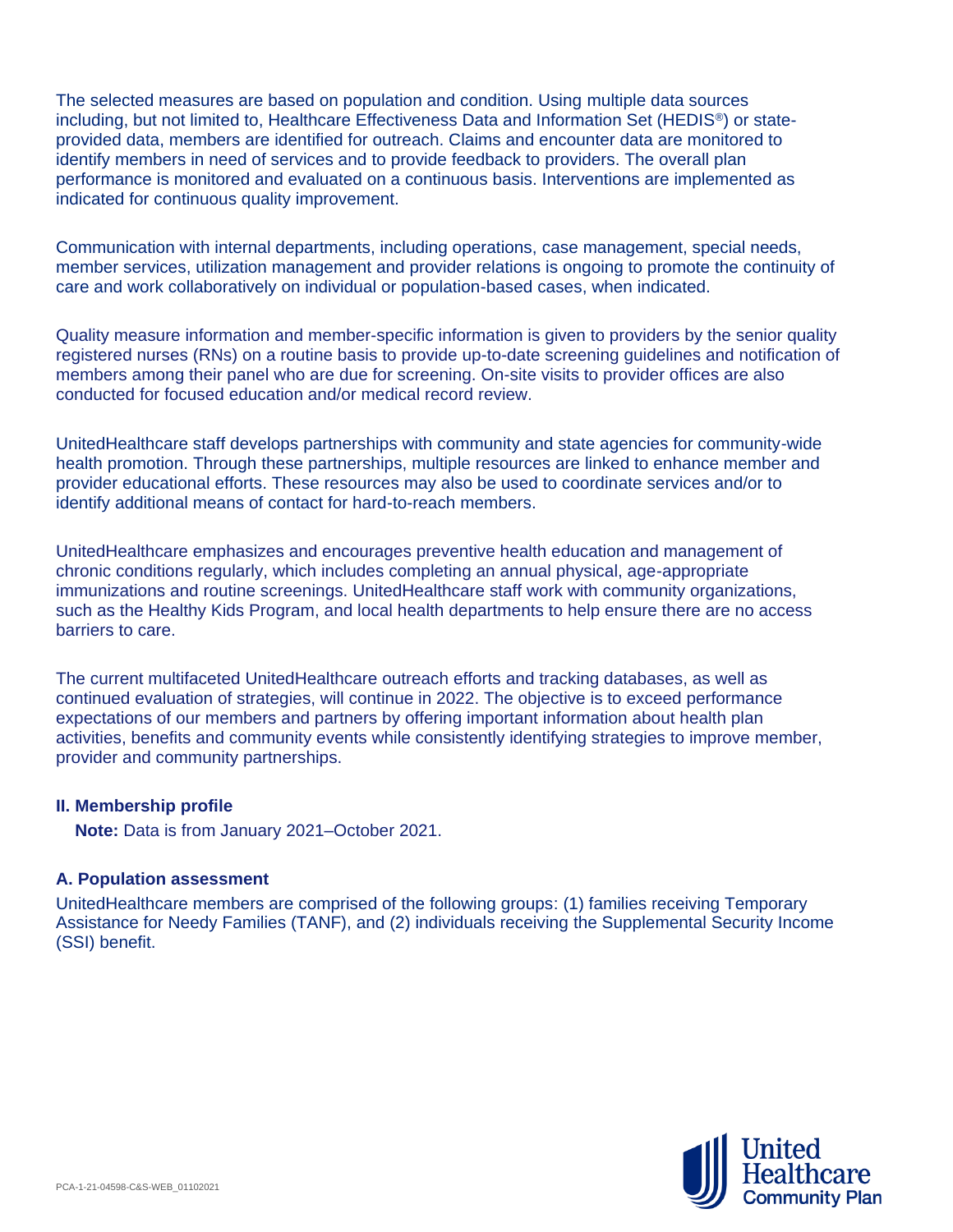UnitedHealthcare provides outreach and care management to the following HealthChoice populations:

| <b>Special Needs Population</b>           | <b>CY2019</b> | <b>CY2020</b> | <b>CY2021</b> |
|-------------------------------------------|---------------|---------------|---------------|
| Children with special health care needs   | 2,908         | 2,397         | 2,569         |
| Individuals with a physical disability    | 2,590         | 2,264         | 2,625         |
| Individuals with a development disability | 4,337         | 4.151         | 4,510         |
| Pregnant and postpartum women             | 3,891         | 3,860         | 3,717         |
| Individuals who are homeless*             | 465           | $2.161*$      | 2,397         |
| Individuals with HIV/AIDS                 | 522           | 763           | 1.090         |
| Children under state supervision          | 2.627         | 2,462         | 2,432         |

# **Figure 1: Membership**



**Data source:** January 2021–October 2021





**United<br>Healthcare<br>Community Plan**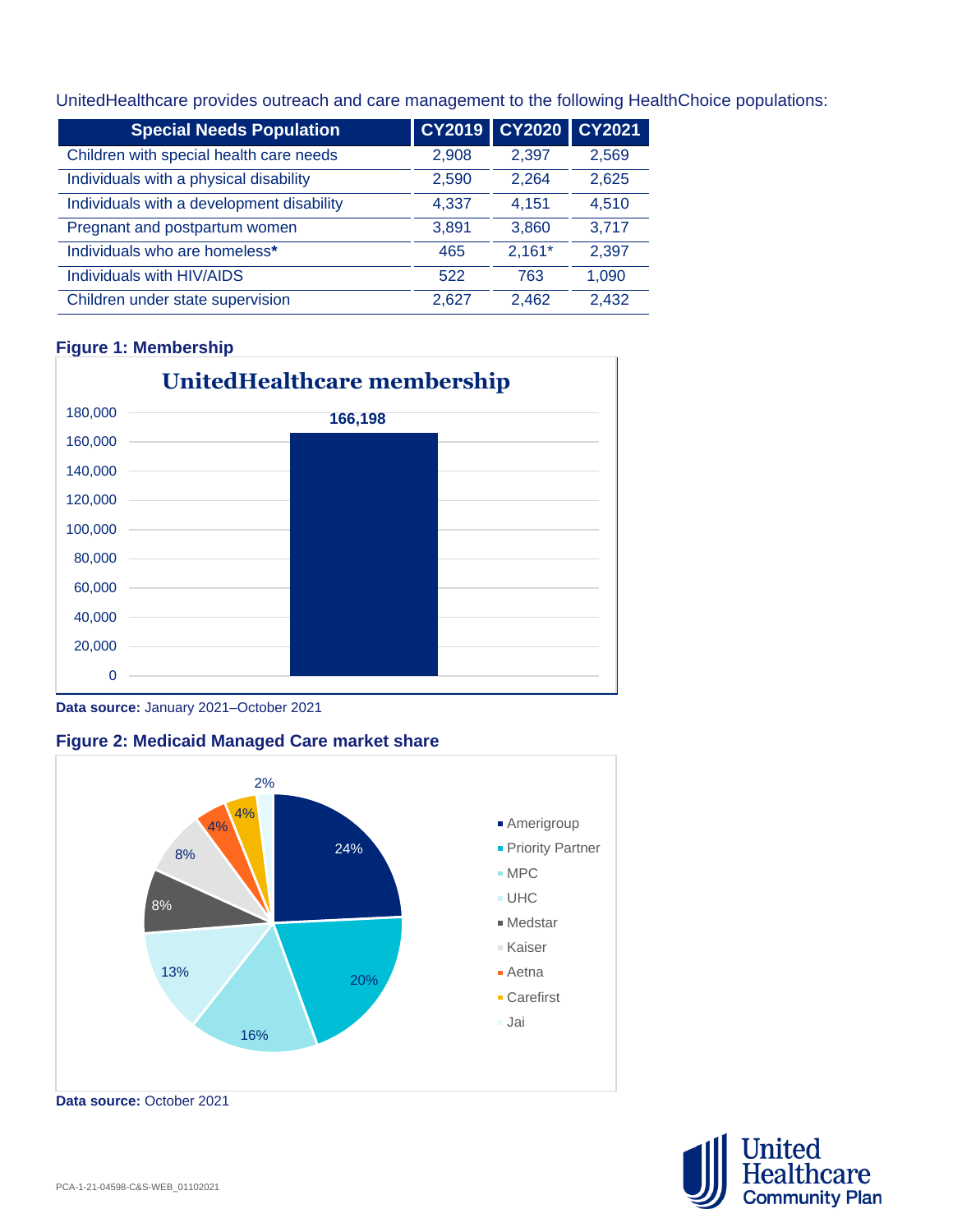# **Figure 3: Membership race and ethnicity**



**Data source:** January 2021–October 2021



# **Figure 4: Membership by county**

**Data source:** January 2021–October 2021

# **B. Common health diagnoses**

The following is an analysis of our most common inpatient, outpatient and emergency department utilization by diagnosis:

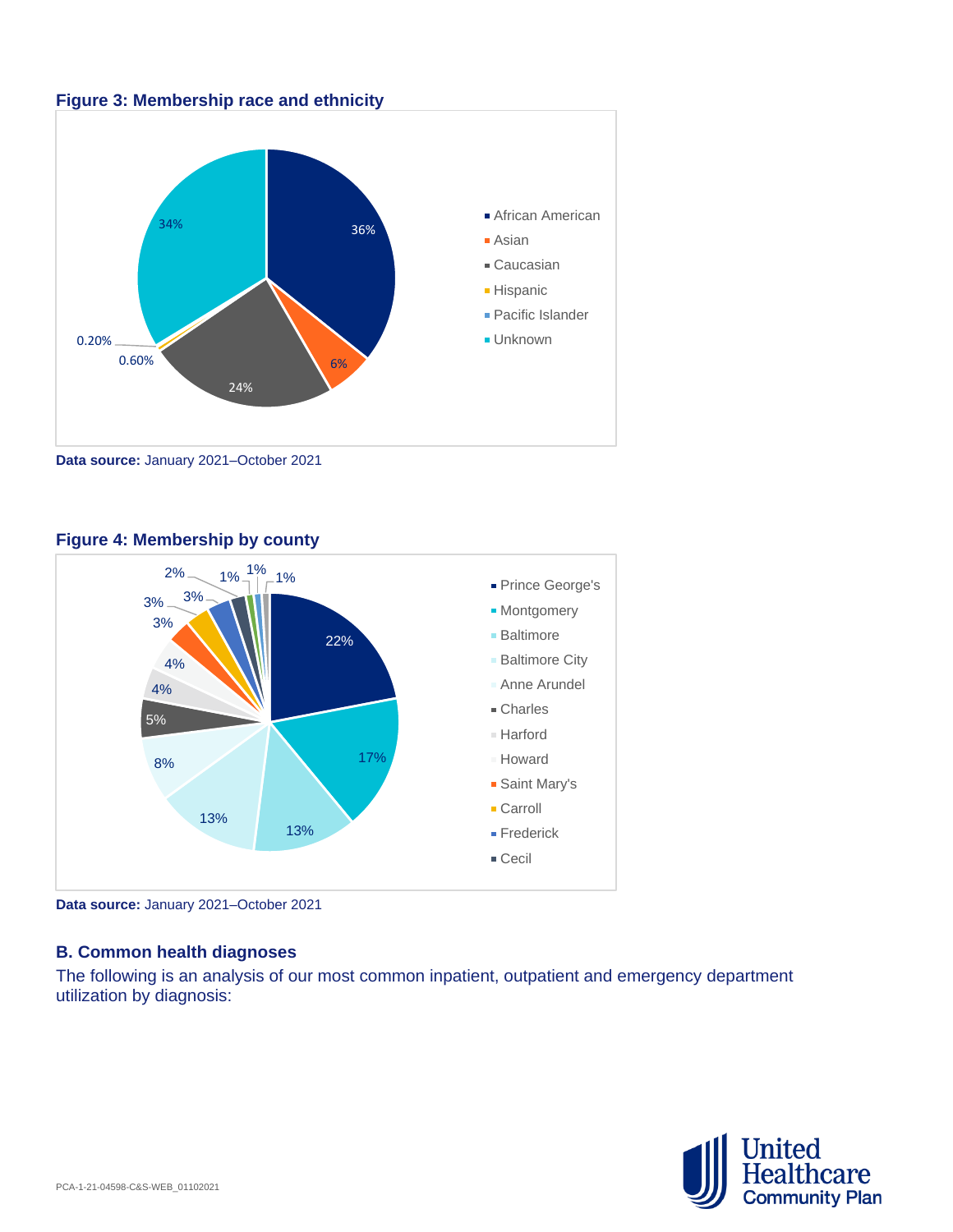| <b>Top 10 inpatient diagnoses</b>            | <b>Top 10 outpatient diagnoses</b>                       |
|----------------------------------------------|----------------------------------------------------------|
| 1. Single Liveborn Infant Deliver; Vaginally | 1. Contact With Exposure Other Viral                     |
| 2. Single Liveborn Infant Deliver, Cesarean  | 2. Contact With and (Suspected) Exposure to COVID-<br>19 |
| 3. Sepsis Unspecified Organism               | 3. Encounter OBS Suspect Exposure                        |
| 4. 2019-n CoV Acute Respiratory Disease      | 4. Obstructive Sleep Apnea                               |
| 5. Maternal Care for Low Transverse          | 5. Encounter General Adult Med Exam                      |
| 6. Post-Term Delivery                        | 6. Encounter Screen Infection                            |
| 7. Essential Hypertension                    | 7. Encounter Rtn Child Health Exam                       |
| 8. Abnormal Fetal Heart Rate                 | 8. 2019-n CoV Acute Respiratory Disease                  |
| 9. Type 1 Diabetes Mellitus w/Ket            | 9. Encounter GYN Exam General Rtn                        |
| 10. Morbid Severe Obesity                    | 10. Acute Pharyngitis Unspecified                        |

# **Top 5 emergency department diagnoses**

- 1. 2019-n CoV Acute Respiratory Disease
- 2. Other Chest Pain
- 3. Chest Pain Unspecified
- 4. Headache, Unspecified
- 5. Acute Upper Respiratory Infection

Based on the varying diagnoses for the 3 settings, different outreach and care management strategies are deployed. With the UnitedHealthcare cross-departmental, provider and community outreach approach, all 3 populations (children, women and adults with disabilities) are managed differently, but appropriately.

# **C. Quality performance**

MDH measures the performance of UnitedHealthcare individually and all MCOs collectively through several initiatives, including audit and analysis of the Medicaid HEDIS® and Maryland State Value-Based Purchasing encounter reports. In addition to the clinical inpatient, outpatient and emergency department outreach opportunities identified, the following HEDIS® and value-based performance measures are tracked to help ensure initiatives are implemented to close care opportunities:

| <b>Quality performance measures</b>                            |                                   |
|----------------------------------------------------------------|-----------------------------------|
| Well-Child Services (infant, toddler, adolescent)              | <b>Controlling Blood Pressure</b> |
| <b>Immunizations</b>                                           | <b>Breast Cancer Screening</b>    |
| <b>Comprehensive Diabetes Care</b>                             | <b>Asthma Medication Ratio</b>    |
| <b>Postpartum Care</b>                                         | <b>Lead Screening</b>             |
| Supplemental Security Income (SSI) -<br><b>Adult and Child</b> |                                   |

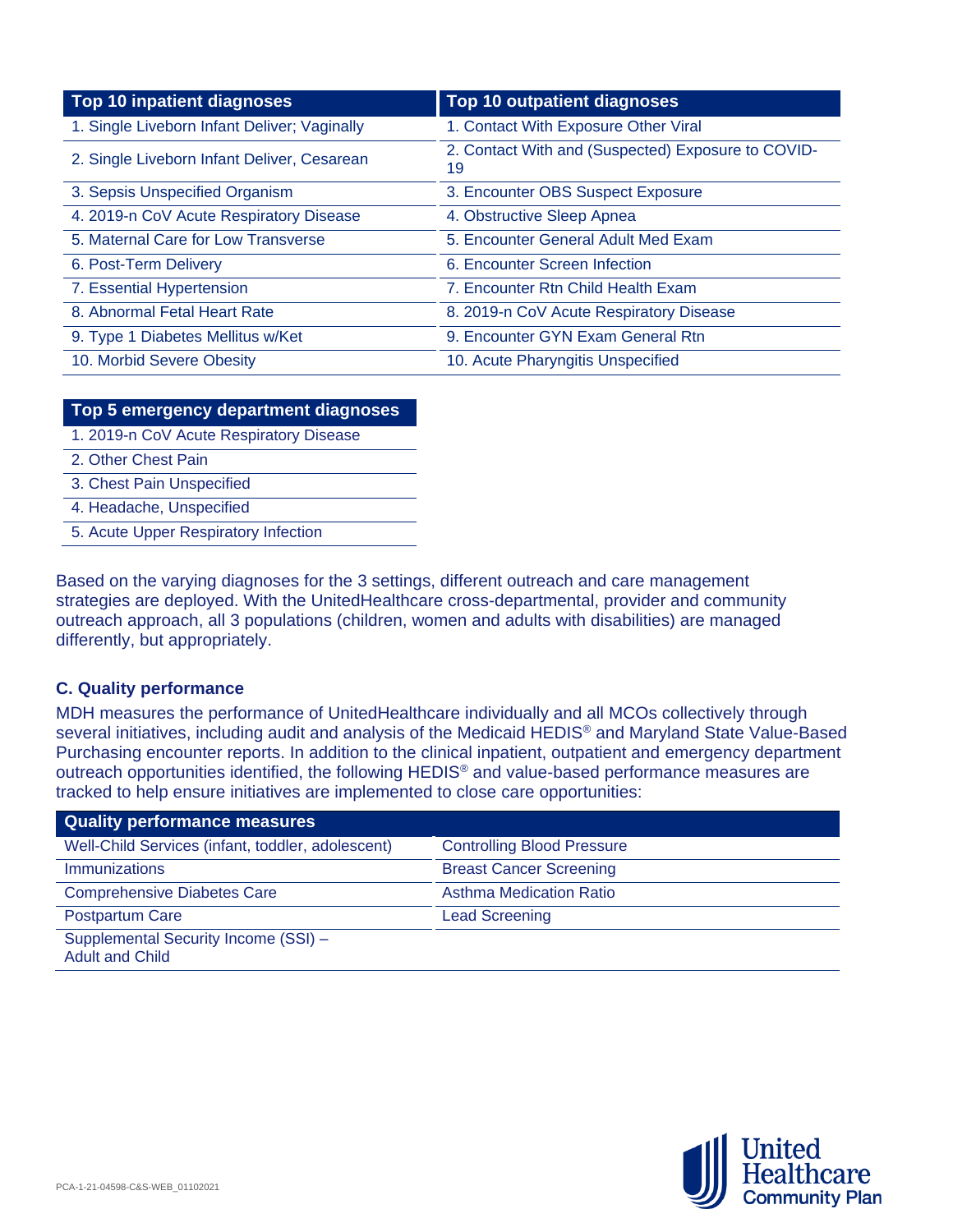| <b>MCO</b><br>dimensions        | <b>Performance measures</b>                                                                                                                                      | <b>UnitedHealthcare</b><br>Rate HEDIS <sup>®</sup><br><b>Measurement Year</b><br>2019 | <b>UnitedHealthcare</b><br>Rate HEDIS <sup>®</sup><br><b>Measurement Year</b><br>2020 |
|---------------------------------|------------------------------------------------------------------------------------------------------------------------------------------------------------------|---------------------------------------------------------------------------------------|---------------------------------------------------------------------------------------|
| Access to<br>Care               | % of adolescents, age 13, during the<br>measurement year who had 1 dose of<br>meningococcal vaccine and either 1<br>Tdap or Td vaccine by their 13th<br>birthday | 90.75%*                                                                               | 88.8%                                                                                 |
| Access to<br>Care               | % of SSI adults enrolled 320<br>or more days with at least 1 ambulatory<br>service during<br>the year                                                            | 79.73%                                                                                | 76.80%                                                                                |
| Access to<br>Care               | % of SSI children enrolled 320<br>or more days with at least<br>1 ambulatory service during<br>the year                                                          | 80.00%                                                                                | 70.00%                                                                                |
| Access to<br>Care               | % of deliveries by a pregnant who had<br>as postpartum visit on or between 7<br>and 84 days after delivery                                                       | 73.84%                                                                                | 79.08%                                                                                |
| Use of<br><b>Services</b>       | % of children ages 12-21 receiving at<br>least 1 well-child visit with PCP during<br>the year                                                                    | 64.96%*                                                                               | Due to trending break,<br>this measure was not<br>submitted                           |
| Use of<br><b>Services</b>       | % of children ages 3–6 receiving at<br>least 1 well-child visit with<br>PCP during the year                                                                      | 83.70%*                                                                               | Due to trending break,<br>this measure was not<br>submitted                           |
| <b>Effectiveness</b><br>of Care | % of children who turned 2 and who<br>received combo 3 (all childhood<br>immunizations) by their 2nd birthday                                                    | 72.75%*                                                                               | 74.45%                                                                                |
| <b>Effectiveness</b><br>of Care | % of children who turned 2 and who<br>received lead testing by their 2nd<br>birthday                                                                             | 74.35%                                                                                | 72.36%                                                                                |
| <b>Effectiveness</b><br>of Care | % of women, ages 21-64, receiving at<br>least 1 PAP test during the last 3 years                                                                                 | 58.88%*                                                                               | 58.39%                                                                                |
| <b>Effectiveness</b><br>of Care | The percentage of women,<br>ages 50-74, who had a mammogram to<br>screen for<br>breast cancer                                                                    | 58.14%                                                                                | 55.50%                                                                                |
| <b>Effectiveness</b><br>of Care | % of diabetics that received a dilated<br>funduscopic eye exam during the year                                                                                   | 51.34%                                                                                | 49.%                                                                                  |

**\*Note:** For MY 2020, well-child visits were not submitted due to trending break.

# **D. Identified barriers to care**

Based on member and provider reports, UnitedHealthcare develops targeted outreach to reduce barriers to care. A number of strategies are employed to contact members when appropriate based on age- or gender-specific guidelines. For example, a contracted vendor uses several modalities to contact members and arrange for their office visit including providing transportation or interpretive services.

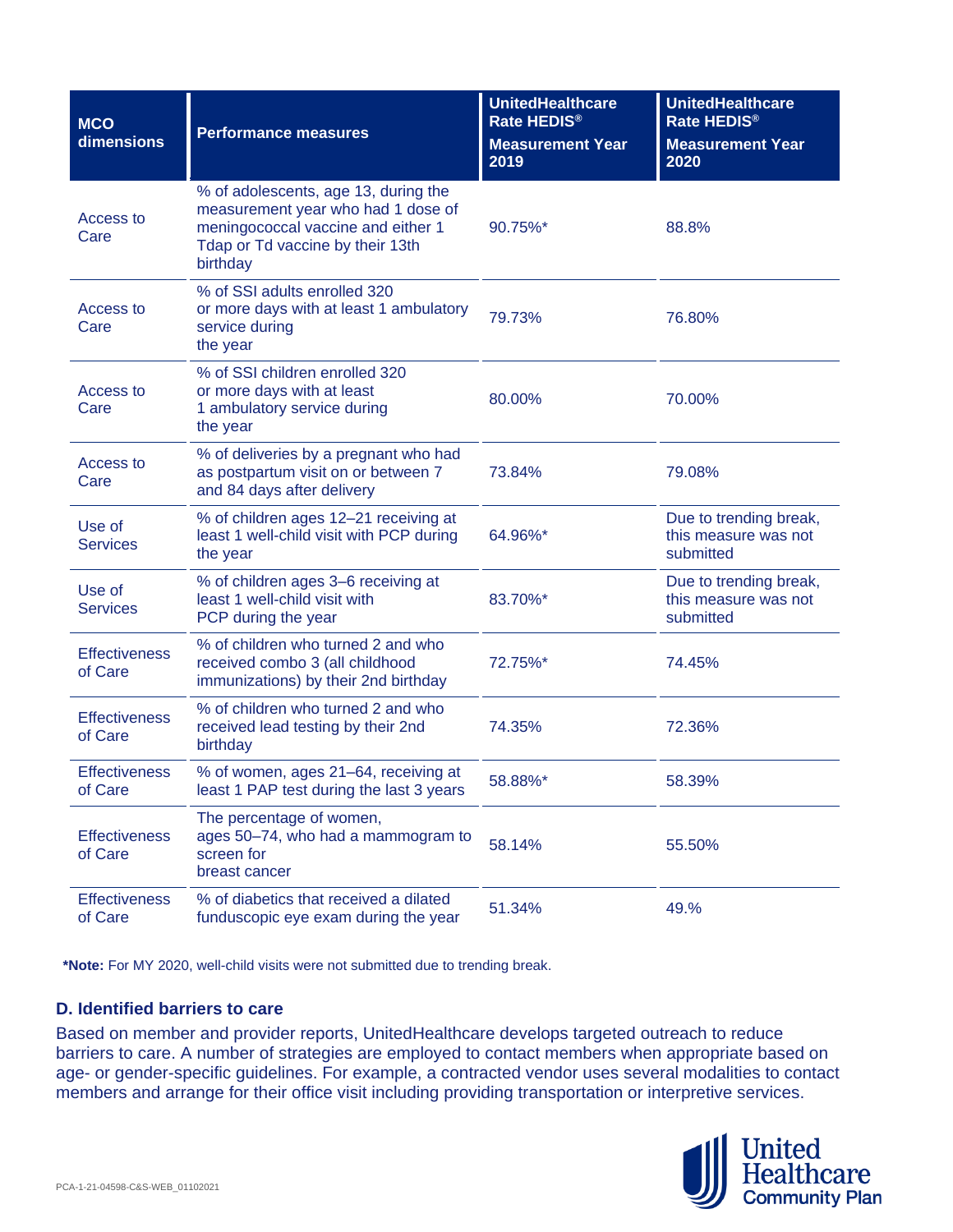All contact attempts are documented to help ensure all options have been exhausted. Members who cannot be contacted after several attempts are referred to their local health department for follow-up in accordance with Code of Maryland Regulations (COMAR).

# **Member barriers**

- Fear of exposure to themselves or children to the COVID-19 virus during an office visit prohibited scheduling and keeping an appointment. Telemedicine may have not been an option due to either not having a computer/cell phone or internet connectivity although offered.
- Inaccurate member contact and demographic information makes it difficult to contact the member to provide health education or assist in scheduling appointments. The pandemic has added to the number of members whose living arrangements have been altered, which can include homelessness.
- Insufficient knowledge of their treatment plan and the relationship to improving or maintaining a healthy lifestyle. The member may also have poor understanding of the cause of the disease/condition and the medical treatment and management of the disease/condition. There may be inconsistent adherence to prescribed medications because the medication is perceived as not helping or causing other symptoms, which the member relates to the medication.
- Lack motivation/ability to visit primary care provider (PCP) for monitoring of their condition or difficulty making and attending appointments due to competing priorities. Additional reasons can include lifestyle changes, behavioral challenges, substance abuse, homelessness, as well as presence of multiple comorbidities requiring multiple PCP and specialist visits.
- Insufficient knowledge of covered benefits, for instance transportation coverage to the PCP's office, durable medical equipment or formulary versus non-formulary medications
- Supervision for multiple children may be a barrier to keeping an appointment. Attempting to schedule appointments for multiple children on the same day or approximate time can also be a challenge for the member.
- Coordination of care for children in foster care can pose a unique challenge

# **Health care professional barriers**

- Provider practices closed some satellite facilities due to COVID-19 and/or reduced staff limiting the members access to their usual site of care or lack of availability to an appointment that is conducive to their work/school/childcare schedule
- Providers may be unaware of HEDIS<sup>®</sup> specifications and/or clinical practice guidelines
- Providers may not realize the number of missed appointments within their patient population
- Provider may be unaware of MCO resources to assist in member compliance, such as member outreach initiatives, available covered benefits and in-office outreach support

# **Regional barriers**

• Rural regions present the greatest challenges to successful outreach efforts. There are fewer specialists in Western Maryland and the Eastern Shore than in suburban and urban locations.

In 2022, outreach efforts will continue to encourage and support scheduling and keeping appointment(s), address social or language/cultural barriers, provide health education to support and promote good health and well-being as well as reduce inpatient admissions and emergency department and urgent care visits.

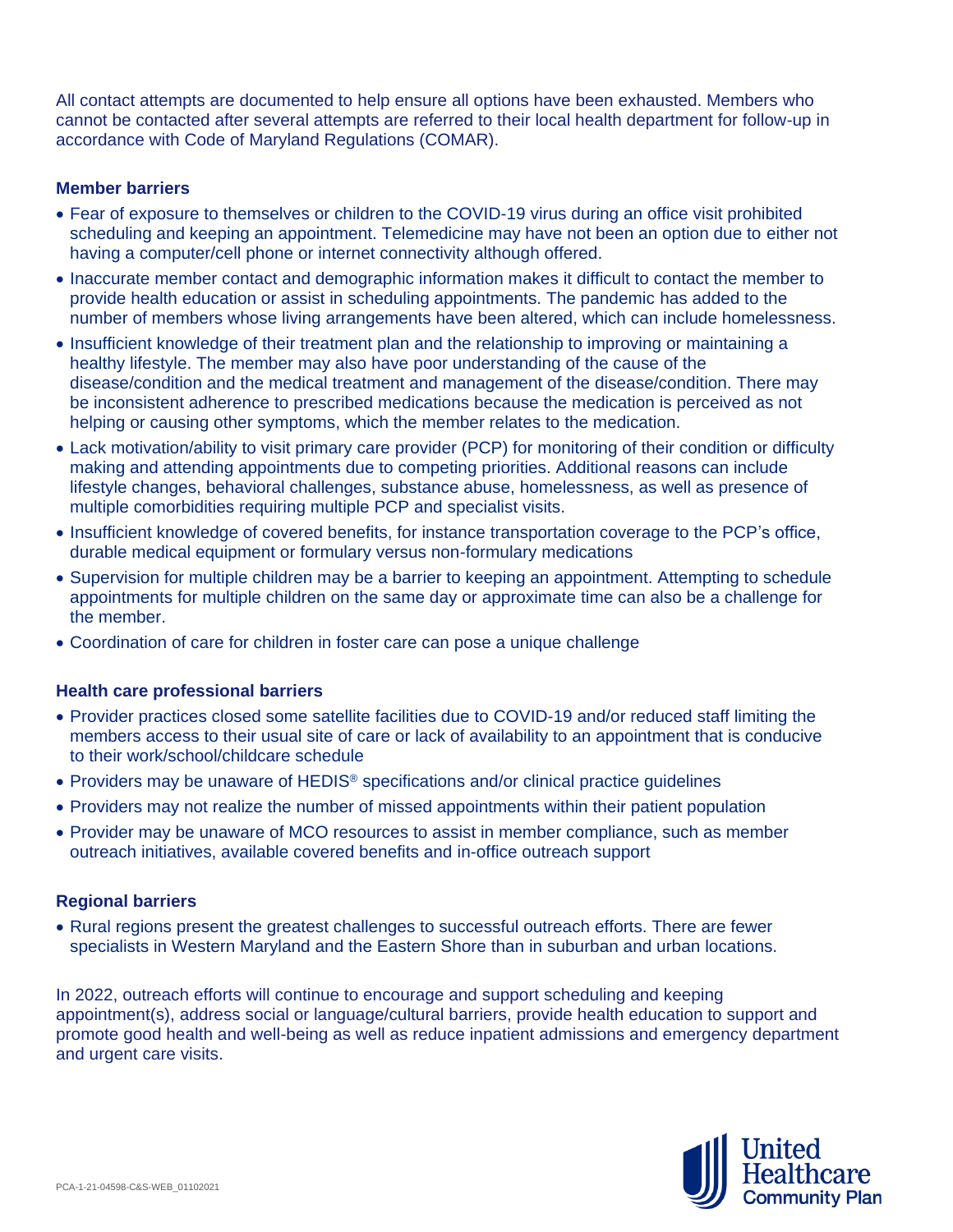# **III. Organizational resources and outreach activities**

Outreach is based on the premise that collaboration between the member, support systems and health care professionals results in the development of partnerships that promote targeted interventions and health care goals contributing to improving health care outcomes. This coordination of care provides an opportunity for an improvement in the quality-of-care continuum. The UnitedHealthcare outreach program offers services that address the entire continuum of clinical and preventive needs utilizing analytical data capabilities to assist in providing evidence on the improvement of care and services.

Multiple departments and vendors conducting member and provider outreach services, both independently and interdependently, are used to meet the goal of getting the member into care. Areas that perform outreach include, but are not limited to, the departments of Quality Management and Performance (QM, outreach and HEDIS<sup>®</sup> clinical quality nurses), Marketing, Healthy First Steps, Provider Network Management, Customer Service, Special Needs Coordination, Hospitality Assessment Reminder Calls, Disease Management and Fulfillment and Whole Person Care Case Management.

# **Quality Management and Performance department**

# **Chief medical officer**

The chief medical officer (CMO) is a Maryland-licensed physician with experience in quality management who is responsible for implementation of the Quality Management and Performance programs. The Clinical Quality Services team addresses utilization and quality performance, as necessary. In addition, pharmacy quality initiatives and provider prescribing practices are reviewed and discussed with providers when appropriate.

# **Director of quality management**

The director of quality management is responsible for oversight and implementation of the Quality Management and Performance program, including monitoring the quality of care and service UnitedHealthcare provides and the evaluation of quality improvement initiatives involving member and provider outreach. In addition, the director of quality management:

- Maintains oversight of activities designed to increase performance on HEDIS<sup>®</sup>
- Prepares annual Quality Improvement (QI) program documents
- Submits quality regulatory reports
- Has day-to-day responsibility for implementation of quality improvement studies and patient safety initiatives

The director of quality management works with the compliance officer to help ensure quality programs are aligned with regulatory and accreditation standards. The director of quality management reports to the chief executive officer for the UnitedHealthcare Community Plan of Maryland to help ensure fiscal and administrative management decisions do not compromise the quality of care and service UnitedHealthcare provides to members.

# **Clinical quality manager (accreditation and regulation)**

The quality manager supports quality improvement activities at the health plan level. The quality manager prepares quarterly regulatory reports, manages quality of care issues and interfaces with the CMO, Health Services, Medicaid Operations and Administrative Management to help ensure appropriate resolution of quality of care issues throughout the health plan. The results of these activities are reviewed at the Service Quality Improvement Sub-Committee (SQIS), Physician Advisory Committee (PAC) and Quality Management Committee (QMC) meetings. The quality manager reports to the director of quality management and communicates routinely with the CMO regarding quality-of-care issues.

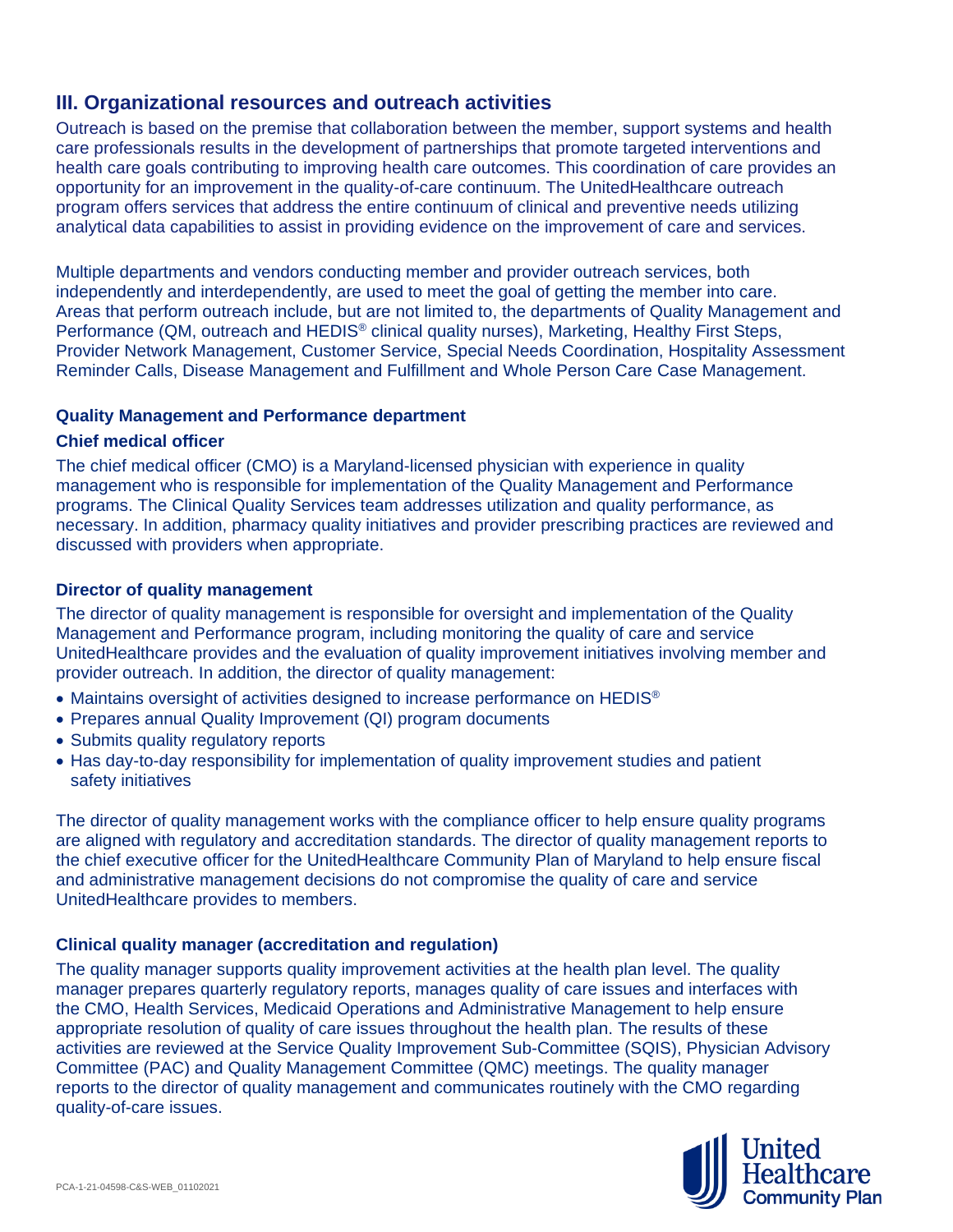# **Clinical quality manager (HEDIS® )**

The HEDIS® quality manager is responsible for the direction and guidance on Clinical Quality Improvement and Management programs including accreditation. Conducts clinical quality audits and may be responsible for National Committee for Quality Assurance (NCQA) requirements. Responsibilities also include analysis and reporting of member care quality and the development of plans and programs to support continuous quality improvement using HEDIS® and other tools. The HEDIS<sup>®</sup> quality manager works co-jointly with the clinical quality manager, health educator and outreach supervisor to maximize work efforts. The quality manager presents HEDIS<sup>®</sup> updates to the appropriate quality management committees. This position reports to the director of quality management.

# **Clinical quality RN (formerly known as clinical practice consultant)**

The senior quality RN is responsible for analysis and reviews of quality outcomes at the provider level. They provide education on quality programs and monitor and report on key measures to help ensure providers meet quality standards**.** The senior quality RN reports to the HEDIS® quality manager.

# **EPSDT quality nurse**

The Early and Periodic Screening, Diagnostic and Treatment (EPSDT) quality nurse is responsible for helping ensure providers offering EPSDT services are fulfilling the MD Healthy Kids Program requirements outlined in the Healthy Kids Preventive Health Schedule via chart review. Additional responsibilities include, but are not limited to, offering education to support compliance of the preventive health schedule, identify and share ESPDT online resources as well as confer with the chief medical officer to develop additional interventions to support compliance. The EPSDT quality nurse reports to the clinical quality manager.

# **Outreach supervisor**

The outreach supervisor oversees the clinical administrative coordinators, helping to ensure telephonic and mail outreach is maximized to reduce the total number of member care opportunities. The primary goal of the outreach staff is to help improve UnitedHealthcare member compliance with preventive and chronic health services. The outreach supervisor is also responsible for helping ensure that staff is well versed on HEDIS® measures, covered benefits and resources to reduce barriers to care. The outreach supervisor reports to the director of quality management.

# **Clinical administrative coordinators**

Clinical administrative coordinators are dedicated to providing multifaceted outreach activities to bring the member into care to support chronic condition management and preventive services. Multiple data sources are used to determine if members need services. The clinical administrative coordinators report to the outreach supervisor.

# **Senior health coach**

The senior health coach is responsible for the management of the health education program including, but not limited to, assessing health education and information needs for members and providers, developing appropriate learning materials and programs, assessing program effectiveness and providing summaries of the program participation. The senior health coach also writes topic-specific articles for the member and provider newsletters and participates in community or quality-sponsored events. The Physician Advisory Committee (PAC) reviews oversight of these activities. This position reports to the director of quality management.

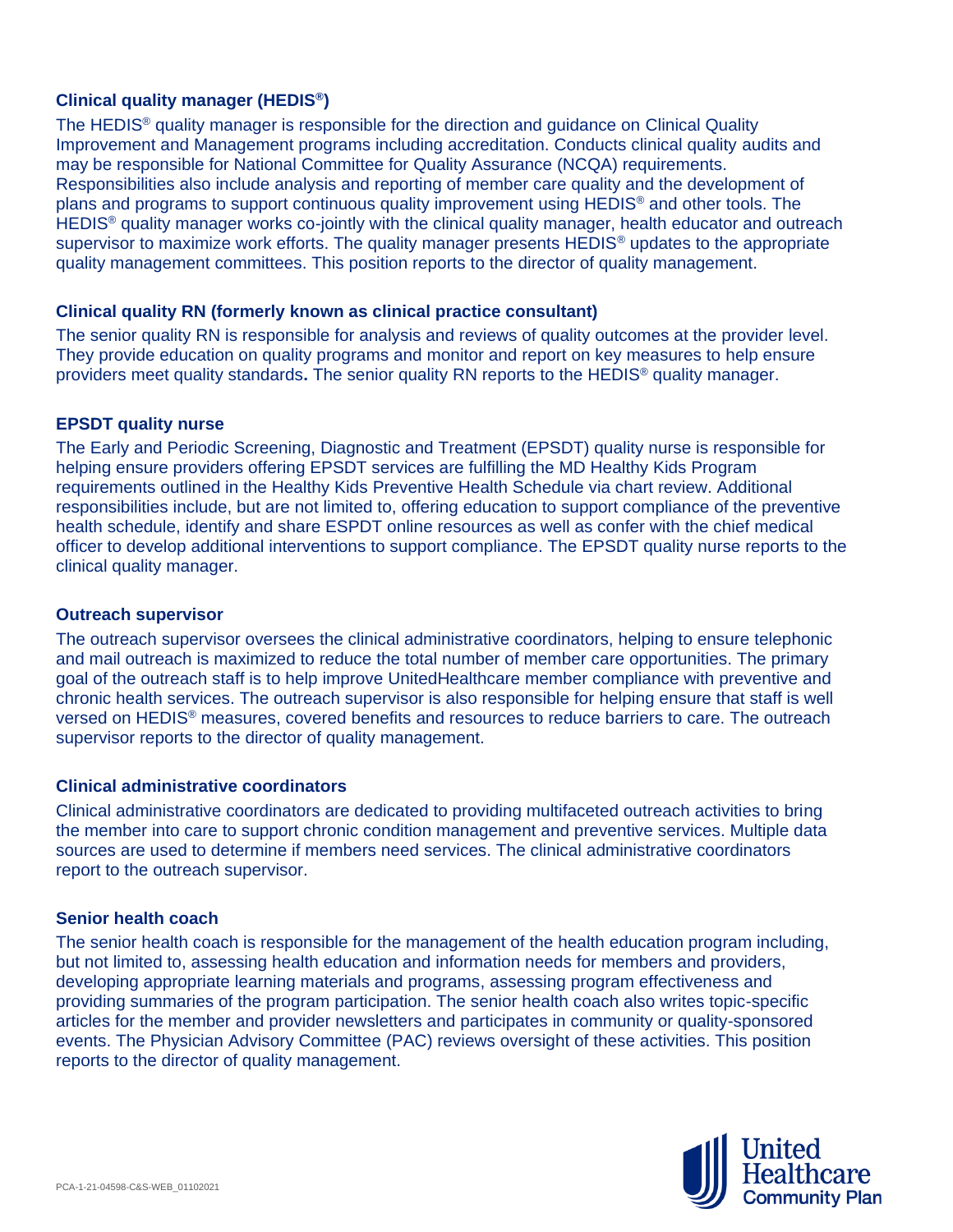# **Outreach activities**

• Initial health appointment

New enrollees are called by the Hospitality Assessment Reminder Call (HARC) team to determine if an initial health appointment has been made and kept. If not, a local outreach agent assists the member in obtaining an appointment with their assigned PCP. A review of claims data is used to determine if the member kept the appointment. Several attempts are made to help ensure the member keeps the appointment. If after several attempts, the member cannot be reached, a referral is sent to the local health department for assistance.

# • Member appointment scheduling

Members in need of care are identified using an encounter database. Those members are called to assist with scheduling an appointment. The member is asked if they would like assistance scheduling or rescheduling. If the member cannot be located, the member is referred to the local health department for follow-up. The local health department forwards their findings to UnitedHealthcare no later than 30 days of receipt of the UnitedHealthcare referral. All calls and dispositions are documented.

# • Habitual no-show or missed appointment

We'll assist practices in reaching out to UnitedHealthcare members who are either a no-show or who have missed 3 consecutive appointments. The practice can email or fax the missed appointment letter template to the outreach supervisor. Numerous attempts, using all available resources, are made to contact the member. The staff also determines if there are barriers to keeping the appointment. If barriers are identified, the staff will reschedule the appointment if requested or determine if there are resources available to remove the barrier.

If we're unable to contact the member after 3 attempts, a local health department referral form is completed and forwarded for follow-up. The local health department forwards their findings to UnitedHealthcare no later than 30 days receiving the referral form. All calls and dispositions are documented for future analysis.

# • Member rewards program

UnitedHealthcare provides members in need of specific medical services the opportunity to receive gift card rewards if services are rendered by years end. Eligible members receive a mailer outlining the program including mailing back the attestation form as evidence the service was completed.

# • Network management

Network management supports outreach efforts by addressing barriers providers may experience, such as changes in UnitedHealthcare processes or procedures that may affect getting members into care.

# • Clinical quality nurse

Clinical quality nurses provide plan and state information/education by distributing the provider resource manual and the Patient Care Opportunity Reports (PCOR) during on-site office visits. This report identifies members needing a well visit, an immunization or a screening to close a care opportunity.

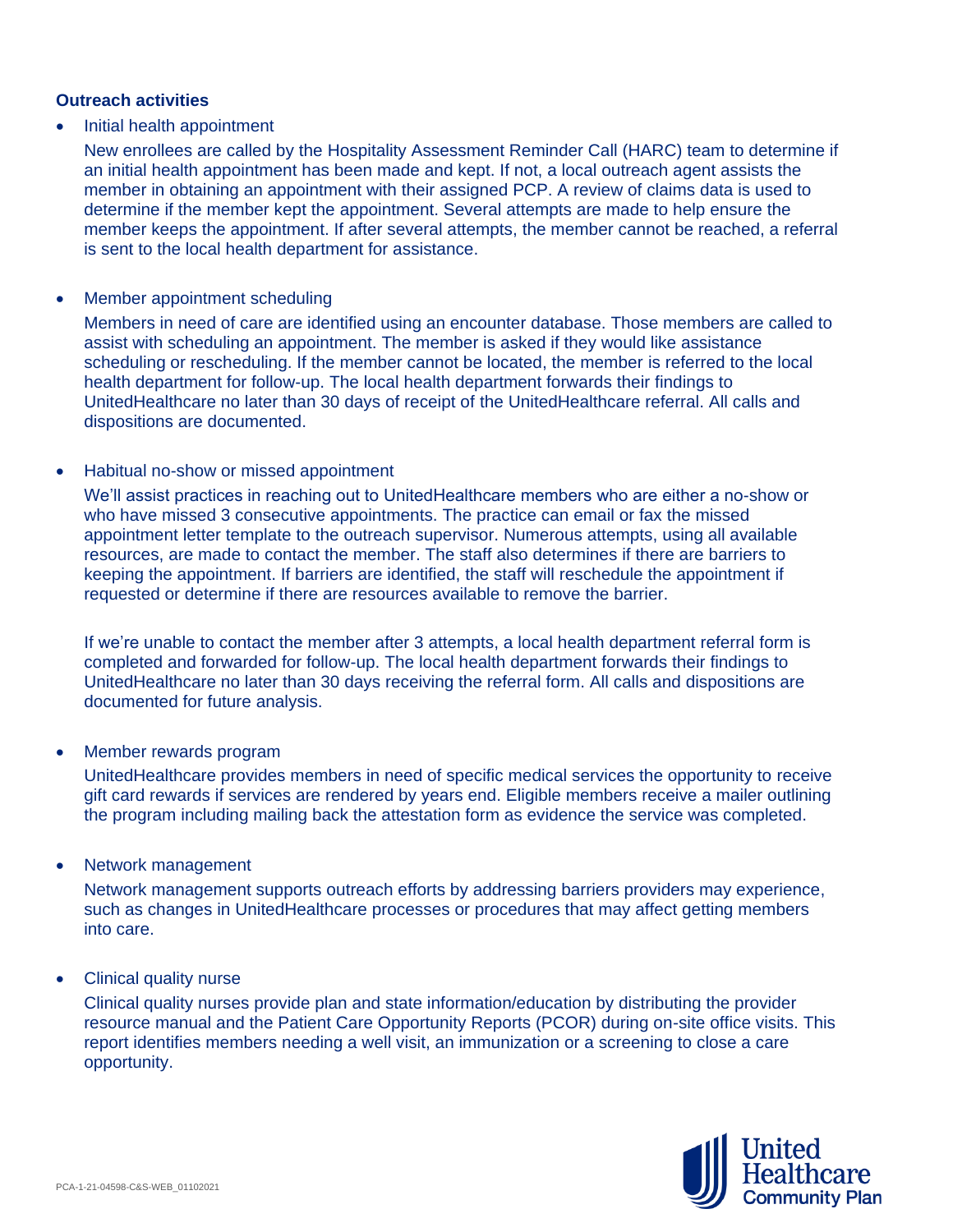• Marketing

Marketing conducts community events as well as coordinates outreach activities to encourage gap closure with health care professional practices.

• Disease management and fulfillment

Health education material is sent to members that self-report specific chronic conditions. This provides information to the member, explains the importance of managing their chronic condition with their health care professional.

# **UnitedHealthcare Community Plan Case Management program**

The UnitedHealthcare Case Management program is a population-based, disease management program that prioritizes transition case management and high-risk case management using member-centric interventions.

# **Transition case management**

Transition case management (TCM) is a member-centric intervention designed to improve care for patients with care needs as they transition from the inpatient setting (acute inpatient, rehabilitation and skilled nursing facility) to home. These members are identified as being at highest risk for readmission within 30 days of discharge. The RN assigned to manage the inpatient utilization of UnitedHealthcare members complete a risk scoring tool (RST) that assesses the risk or readmission for approximately 20% of the members the RNs feel are at highest risk for readmission.

This assessment captures the member's hospitalization history, age, current length of stay, diagnosis, clinical condition, complexity of discharge needs, mental health status and the member's use of medications. UnitedHealthcare has also created a Readmission Predictive Model (RPM) that is run against 100% of the members with an inpatient admission. This proprietary predictive model focuses on age, sex, current and historical admitting diagnoses, history of admissions, most recent length of stay, outpatient specialist's visits, use of durable medical equipment, use of prescriptions, and whether or not the most recent readmission was, itself, a readmission.

Members with qualifying scores on the RST or the RPM are eligible for the TCM intervention. TCM is a short-term intervention that attempts to engage members in a discussion about their outpatient needs and barriers to accessing care and encourage compliance with timely ambulatory follow-up. The goal of TCM is to improve care transitions by providing members with the tools and support needed to promote knowledge and self-management skills to prepare them for and support their transition between settings. Members identified as appropriate for high-risk case management are referred for ongoing case management at the conclusion of the TCM intervention. The case management model consists of a multi-disciplinary team that includes health care physicians, psychiatrists, pharmacists, case management and maternity nurses, social workers and field-based community health workers who are able to complete face-to-face and telephonic case management. The case management model emphasizes the importance of a team approach by working with its members, providers and other health care team members to promote a seamless delivery of health care services.

TCM focuses on 4 conceptual areas:

- 1. Medication self-management: Member is knowledgeable about medication and has a medication management system
- 2. Primary care and specialist follow-up: Member schedules and completes follow-up visits with the PCP or specialist physician and is empowered to be an active participant in these interactions

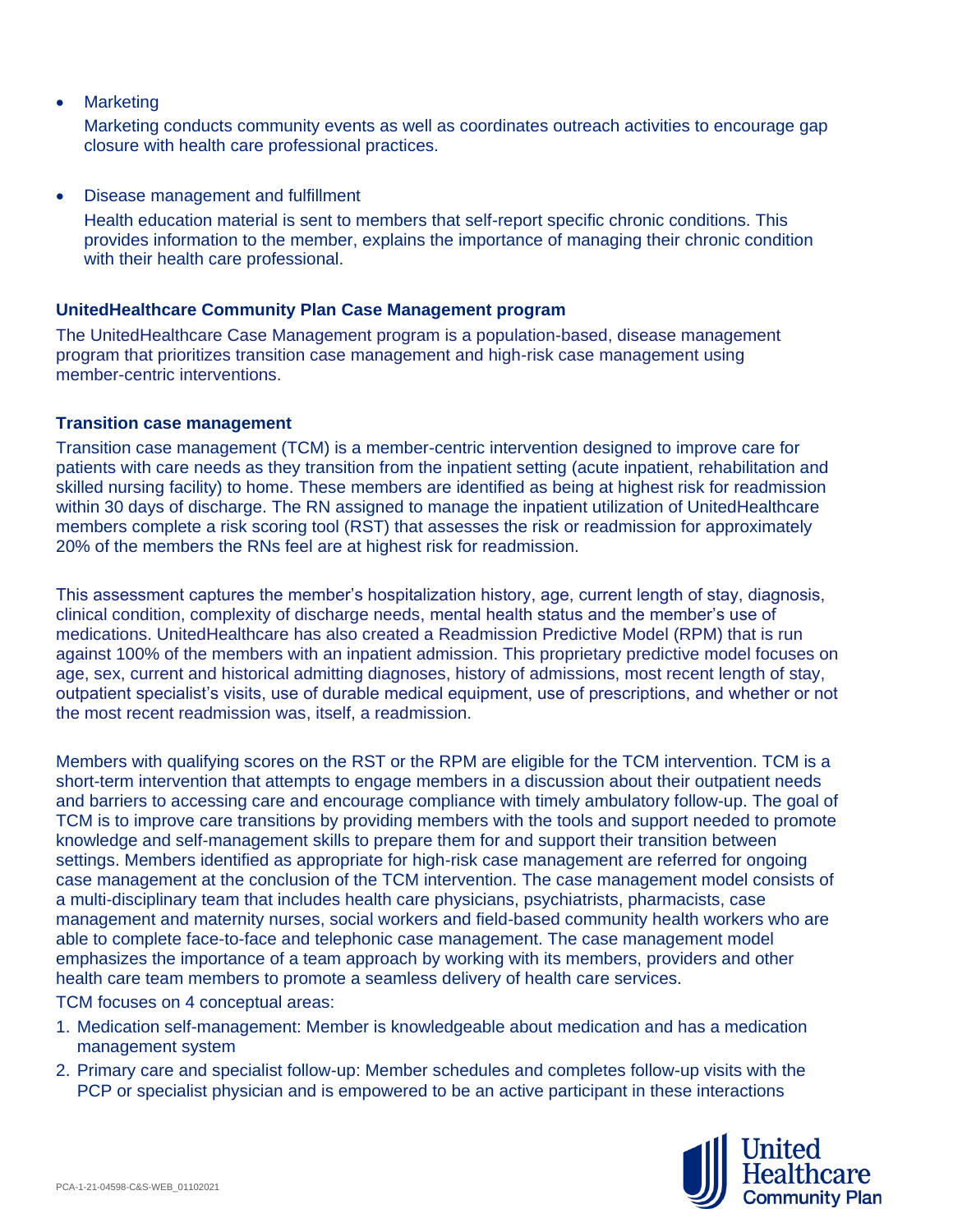- 3. Knowledge of red flags: Member is knowledgeable about indications that their condition is worsening and how to respond and educated regarding crisis resources in their community
- 4. Educate member on use of a personal health record: Member uses this knowledge to facilitate communication and help ensure continuity of care across providers and settings

#### **High-risk case management**

High-risk case management (HRCM) is a specialized, member-centric program for members identified as high risk for out-of-home placement. The HRCM group is generally identified in 3 ways:

- 1. The application of a predictive modeling tool
- 2. The application of a hotspotting tool
- 3. Daily clinical continuum rounds

Predictive modeling: All member claims data, demographics and the claims data from the State of Maryland's behavioral health vendor are run through a predictive model to identify those members who are persistent super utilizers (PSU). PSUs are members who either have been high utilizers of emergency department and/or inpatient services, are predicted to be high utilizers of the same services in the coming year or are predicted to be otherwise at high need of case management services in the coming year. Members who are identified and stratified as high risk are eligible for HRCM.

Hotspotting: The UnitedHealthcare hotspotting tool is a comprehensive scan of all available data to identify those members with recent, but not necessarily persistent, high utilization of emergency room and/or inpatient care. It can be used to identify those members in a high-risk category who have little to no community-based utilization, those with specific or significant social determinants of health and/or those who live in certain markets (towns, cities, ZIP codes or counties).

Daily clinical continuum rounds: Every morning, the chief medical officer (CMO) facilitates a meeting between the utilization management teams for inpatient, skilled nursing facilities and durable medical equipment, a pharmacist and the clinical managers of the Whole Person Care (WPC) staff. The histories and current presentations of members who appear to need the most community-based support is discussed. The CMO makes referrals to the WPC team of any members at high risk who may benefit from short- or long-term support in the community.

The goals of the WPC program are to assess for barriers to compliance, address any unmet needs, and provide education and support to improve member self-care management skills. Members appropriate for HRCM are assigned a case manager who is responsible for member engagement, assessment and reassessment. Case managers monitor a member's progress, collaborate with the member and their caregiver or PCP and community resources.

At a minimum, case management staff is available through a toll-free number from 8 a.m. to 5 p.m., Monday through Friday. All callers have the option to speak with an organizational representative at any time during business hours. Coverage for after-hours includes the use of NurseLine services, which provide call escalation, triage and medical advice 24 hours per day, 7 days per week. The member service line is available 24 hours per day, 7 days per week.

The case management telephone line is accessible to all Case Management program members and vendors, including providers, agencies, members, parents and caregivers. Contact information for the

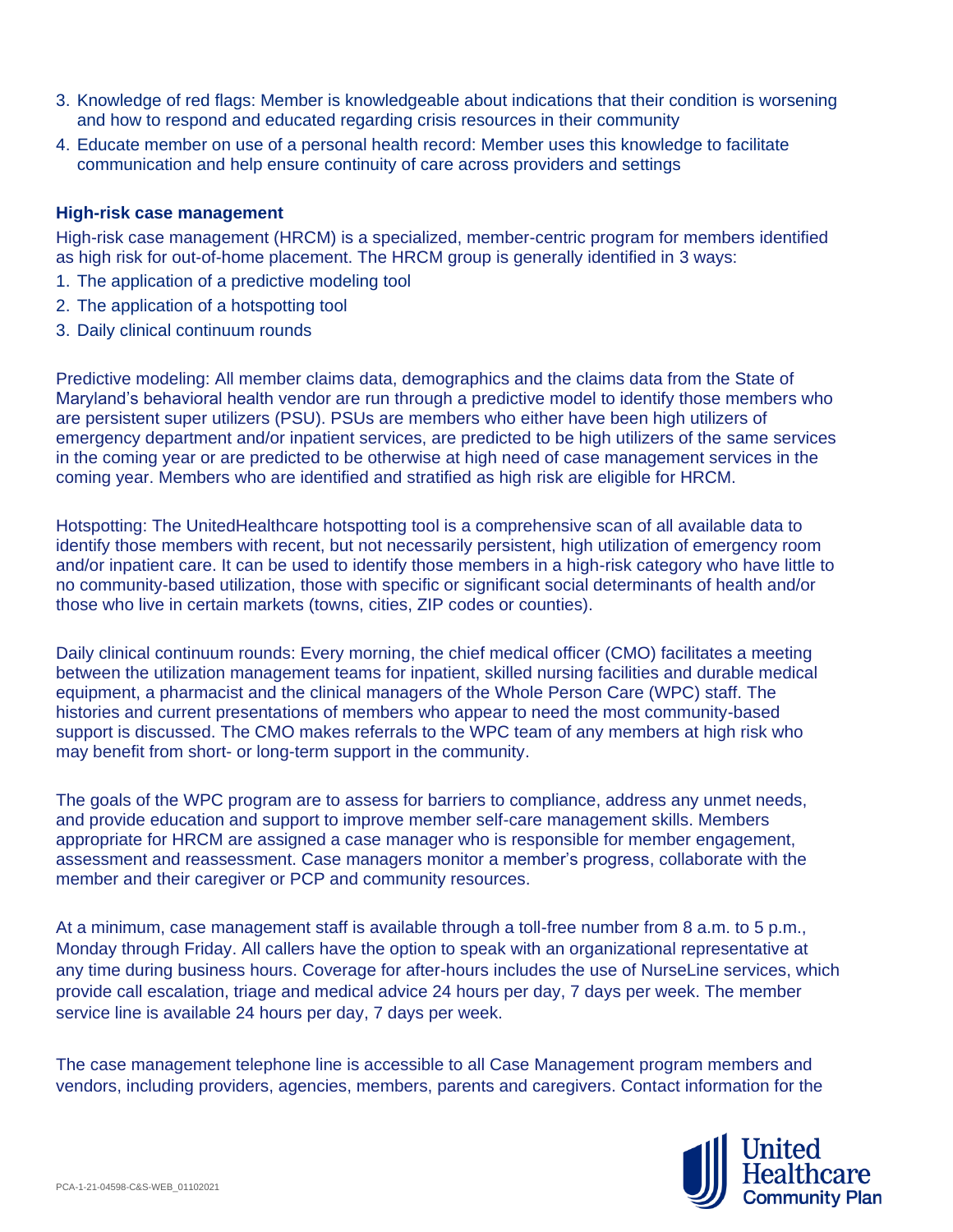case management line is included in all Case Management program materials, including handbooks, newsletters, brochures and the website, and is advertised in Spanish.

In our effort to make case management services accessible and user-friendly, we employ community health workers (CHW) with diverse foreign language capabilities, including Spanish. This effort is a part of our strategy to employ individuals whose language skills and cultural backgrounds mirror that of the enrolled population. To the extent possible, we hire nurses that can accommodate these prevalent languages and communicate with our members in their preferred language.

To supplement the staff's capabilities, a language line vendor and call center translation services are contracted. To address the needs of our hearing-impaired members, UnitedHealthcare relies on the capabilities of the National Relay System. In accordance with program performance standards and expectations, the UnitedHealthcare Case Management program services routine after-hours calls through a voice mailbox. A member of our case management staff responds to all messages left in this mailbox the next business day.

CHWs provide field-based interventions to locate and engage members and connect them to the PCP, which includes coordinating appointments as necessary. The CHWs refer member to RNs or behavioral health advocates for complex needs to address/remove barriers to care and access community resources and ultimately improve their ability to access care.



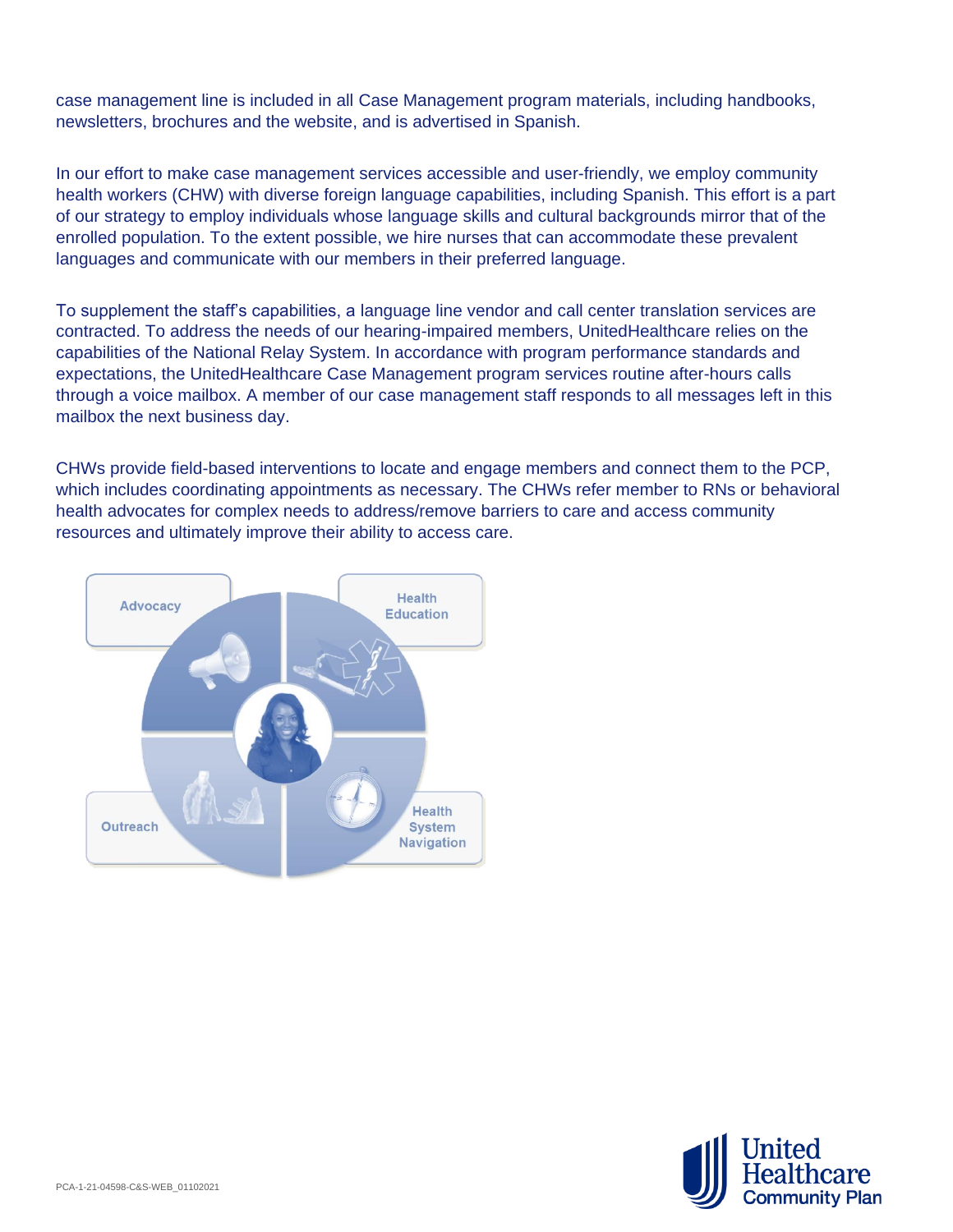# **Whole Person Care**

The Whole Person Care (WPC) case management model created as an interdisciplinary team of community health works, nurses, social workers, pharmacists and medical doctors (including both medical and psychiatric physicians). It incorporates enhanced screening tools to capture a large range of behavioral health issues to help ensure a holistic approach to member needs, including medical, behavioral and social/environmental needs. The primary goal is to help ensure the member receives the right care from the right providers, in the right place and at the right time. At the member level, this model ultimately leads to the development of person-centered care, which leverages interdisciplinary teams and combines the resources of UnitedHealth Group with medical homes and other integrated care organizations to reduce costs and improve outcomes. The WPC model seeks to empower members, providers and our community partners to improve care coordination and improve outcomes for individuals with the most complex conditions. This is performed by providing marketdesignated, field-based care management with the integration of medical, behavioral, social and environmental care.

# **WPC high-risk behavioral medical case management**

Intensive case management identifies members, assesses treatment options and opportunities to coordinate care, design treatment programs to improve quality and efficacy of care, control cost and help ensure optimal outcomes. Members are outreached and engaged by the appropriate staff to help ensure the member's needs are met as well as the goals of the program.

Program goals are:

- Improve access to services physical, behavioral, social and environmental
- Improve coordination of care through the assignment of dedicated staff to facilitate access to care and community resources to meet unique needs
- Improve systems of care and engage with the community and provider networks to help ensure access to affordable care and the appropriate utilization of services
- Improve health outcomes demonstrated by improved access to preventive care and compliance with evidence-based guidelines
- Empower the individual member to become successful in managing their chronic disease or condition and care transition

# **Healthy First Steps™ population identification**

Data sources for the identification of members who are pregnant may include, but are not limited to:

- Member eligibility files (State 834 file indicators)
- Claims data, including:
	- − Obstetric laboratory claims
	- − Pharmacy data
	- − Inpatient admission data
	- − Emergency department data
	- − Outpatient medical and behavioral health data
	- − Claims data using specifications from the Health Plan Employer Data Information Set (HEDIS®) including current procedural technology and diagnosis codes (excluding intrauterine death and abortions)
- Non-delivery maternal inpatient admissions data

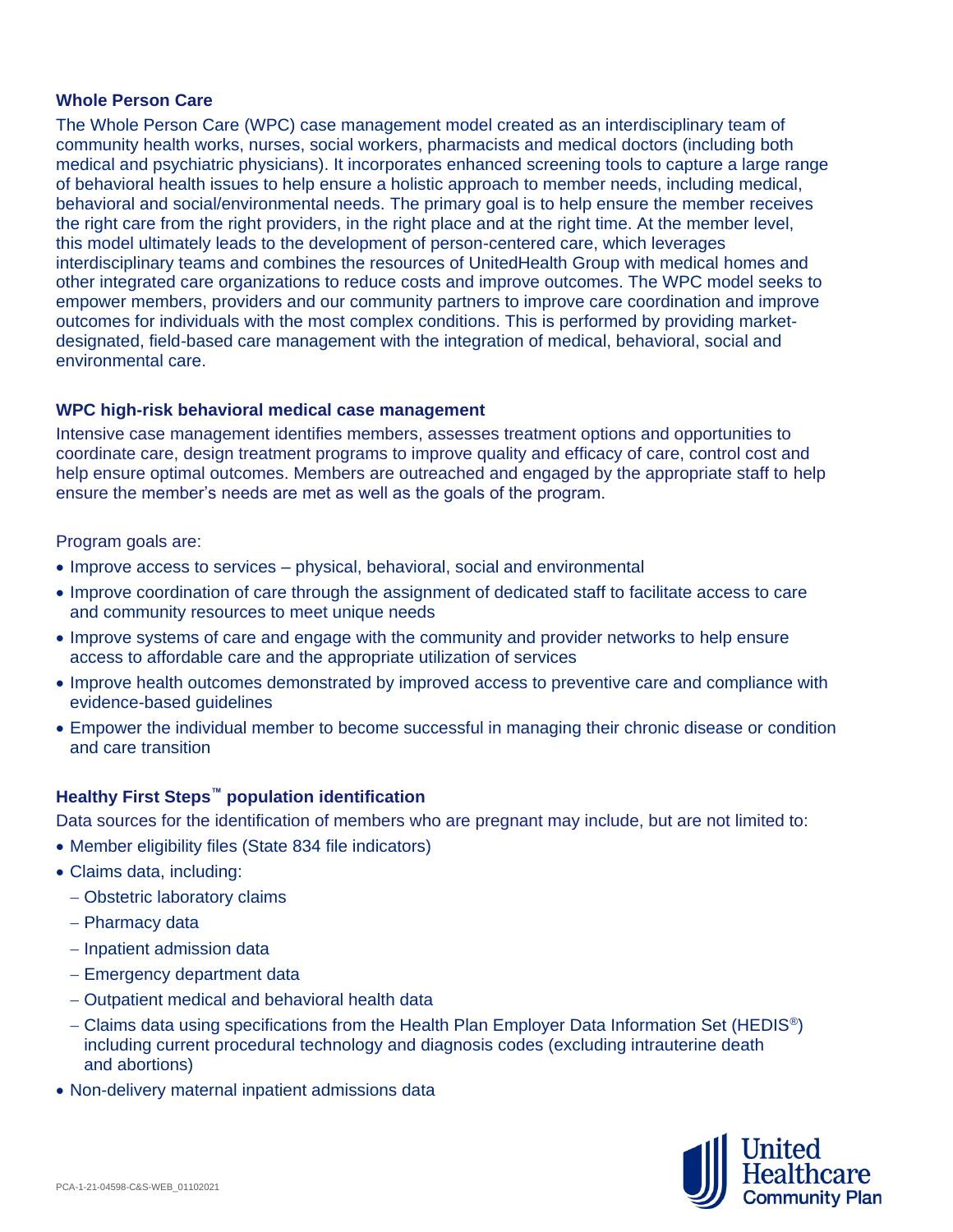- Provider Referrals, Notifications of Pregnancy and Obstetrical Risk Assessment Forms (OBRAF)
- Member self-identification or caregiver referrals
- Internal staff referrals, including from:
	- − Case managers
	- − NurseLine staff
	- − Hospitality, Assessment & Reminder Center (HARC) staff conducting welcome calls and/or health risk assessment calls
	- − Advocate4Me member services staff who receive inbound customer services calls and coordinate services to close gaps in care
	- − Staff from other health management, wellness or coaching programs
- Health Risk Assessment data
- Data from electronic medical record (EMR) feeds when available

Inpatient census reports identify members with antepartum or postpartum complications. Healthy First Steps inpatient care managers review and authorize care while the member remains in the facility. Referral for care management occurs when member is an inpatient.

Pregnant members accessing care through hospital emergency departments are identified and reassessed by an OB care manager for additional risks. All identified pregnant members are eligible for Healthy First Steps and are included in program enrollment unless they specifically request to be excluded.

# **Healthy First Steps interventions**

Healthy First Steps offers a variety of member outreach initiatives and interventions. General education and outreach is offered to all pregnant women, with specialized support provided to those who have been stratified to a high-risk pregnancy program.

# **Member Services team outreach**

All members identified as pregnant are contacted by the dedicated UnitedHealthcare maternity Member Services team. They will provide general information about the Healthy First Steps program, conduct an initial maternity risk assessment and enroll members in a healthy or high-risk pregnancy program based on the results of the assessment. They will assist the member in scheduling their first prenatal appointment if this has not yet occurred. Additionally, the Member Services team will identify any barriers the member might have, such as transportation or child care needs, and connect the member to appropriate national or community-based resources. The Member Service agents will refer all high-risk members to the maternal child health program coordinator for monitoring and/or clinical intervention.

# **Community Health Worker Outreach program**

In addition to outreach from the Member Services team, members may receive in-person or telephonic outreach from local community health workers (CHWs). The health plan's maternal child health program coordinator will refer high-risk members who could not be contacted or who are no longer engaged with the program to CHWs. Similar to above, the CHW will refer all high-risk members to the maternal child health program coordinator for monitoring and/or clinical intervention.

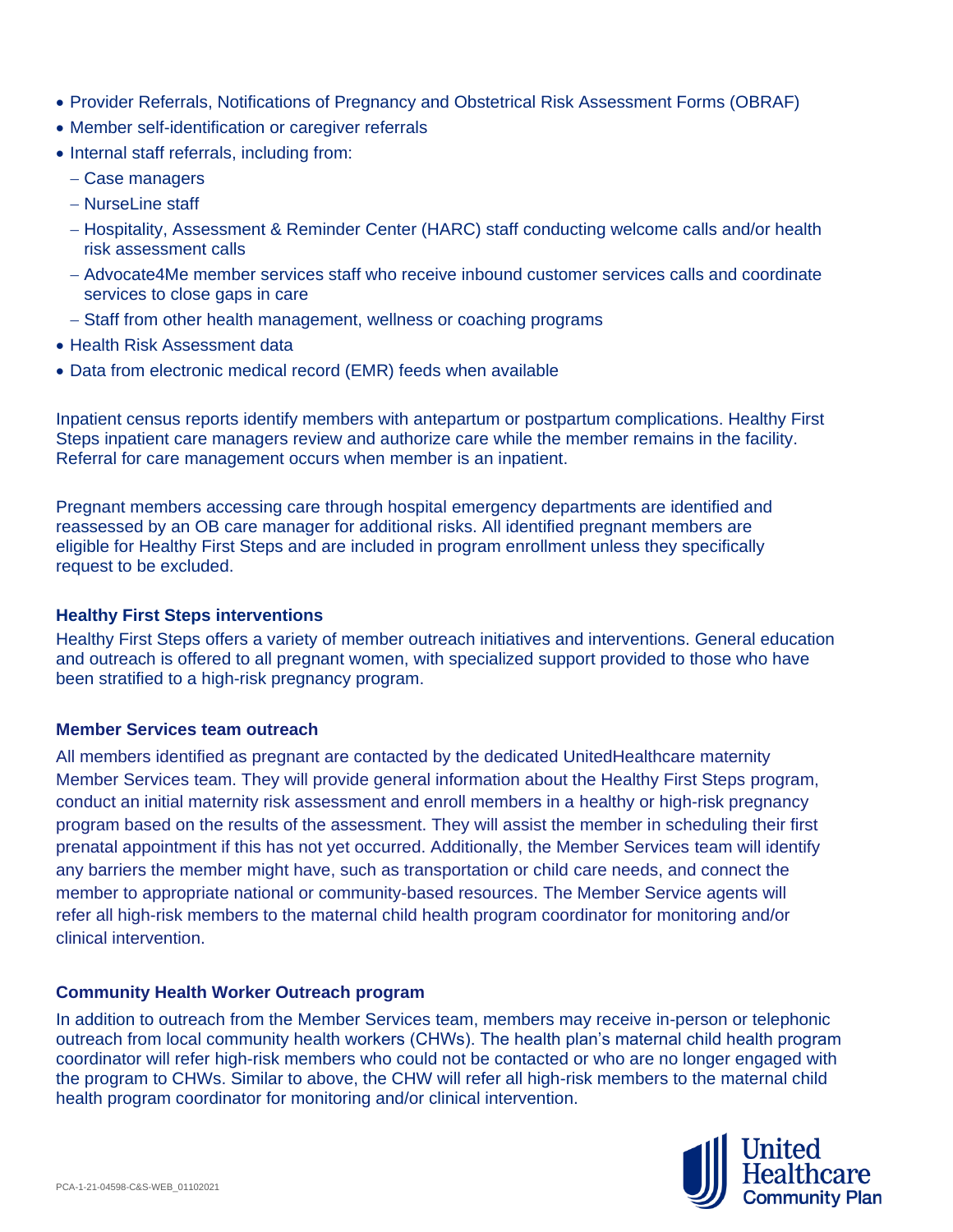# **Maternal child health program coordinator/maternity case manager outreach**

The health plan's maternal child health program coordinator and/or maternity case manager(s) may make proactive outreach to members that are initially stratified as high risk. This outreach may be additive to that conducted by the Member Services team or CHWs.

# **Ongoing health education for all members**

All pregnant women, regardless of risk or engagement with a provider, will receive:

- A welcome letter with information that tells her about the Healthy First Steps program, how she became eligible and how the member can opt out if she chooses not to participate. Also included are educational materials that explain what she can expect from her pregnancy. Members are encouraged to call the health plan with questions or concerns regarding their pregnancy and ways to connect to programs such as our digital education and Health First Steps Rewards program (formerly named Baby Blocks).
- Throughout her pregnancy, each member receives education through a variety of channels, including mail, email, automated or live calls, and/or materials supplied by obstetric practitioners. Consistent with the Health First Step program's commitment to addressing health disparities, member education and materials will also address psychosocial issues such as cultural beliefs concerning pregnancy and delivery, perceived barriers to meeting treatment requirements, and access, transportation and financial barriers to obtaining treatment.

#### **Maternal child health program coordinator/maternity case manager monitoring**

Members who are enrolled in the Healthy First Steps program will be monitored by the health plan's maternal child health program coordinator and/or maternity case manager(s). Should the maternal child health program coordinator identify a member with additional medical, behavioral, social or care management needs or who is not consistently accessing prenatal care, they will outreach to the member. They will work closely with the member to establish or reestablish contact with their OB practitioner, any specialty care and social service needs. The maternal child health program coordinator shall monitor high-risk members regularly through reporting, automated systems alerts and other standard monitoring methods to help ensure program requirements are being met.

# **Maternal opioid use disorder/substance use disorder**

Pregnant members with opioid use disorder (OUD)/substance use disorder (SUD) and their infants are a particularly vulnerable population in the current opioid epidemic. Infants whose mothers used opioids during pregnancy can experience a postnatal withdrawal called neonatal abstinence syndrome (NAS). To help these members, we offer assistance to connect pregnant women with medication-assisted treatment (MAT) consisting of pharmacotherapy with methadone or buprenorphine, as well as evidence-based behavioral interventions through case management and the Substance Use Disorder Helpline. Our Substance Use Disorder Helpline is a no-cost service available 24/7 for members that need substance use support. Additionally, we connect members to services as needed, such as trauma-informed care, housing, food resources, individual and peer counseling, transportation services and childcare resources. These resources and support extend into the postpartum period to focus on social determinants of help and barriers to successful MAT. Any infant with the diagnosis of NAS is offered yearlong dyad care management to help ensure successful treatment and support throughout the essential first year of life.

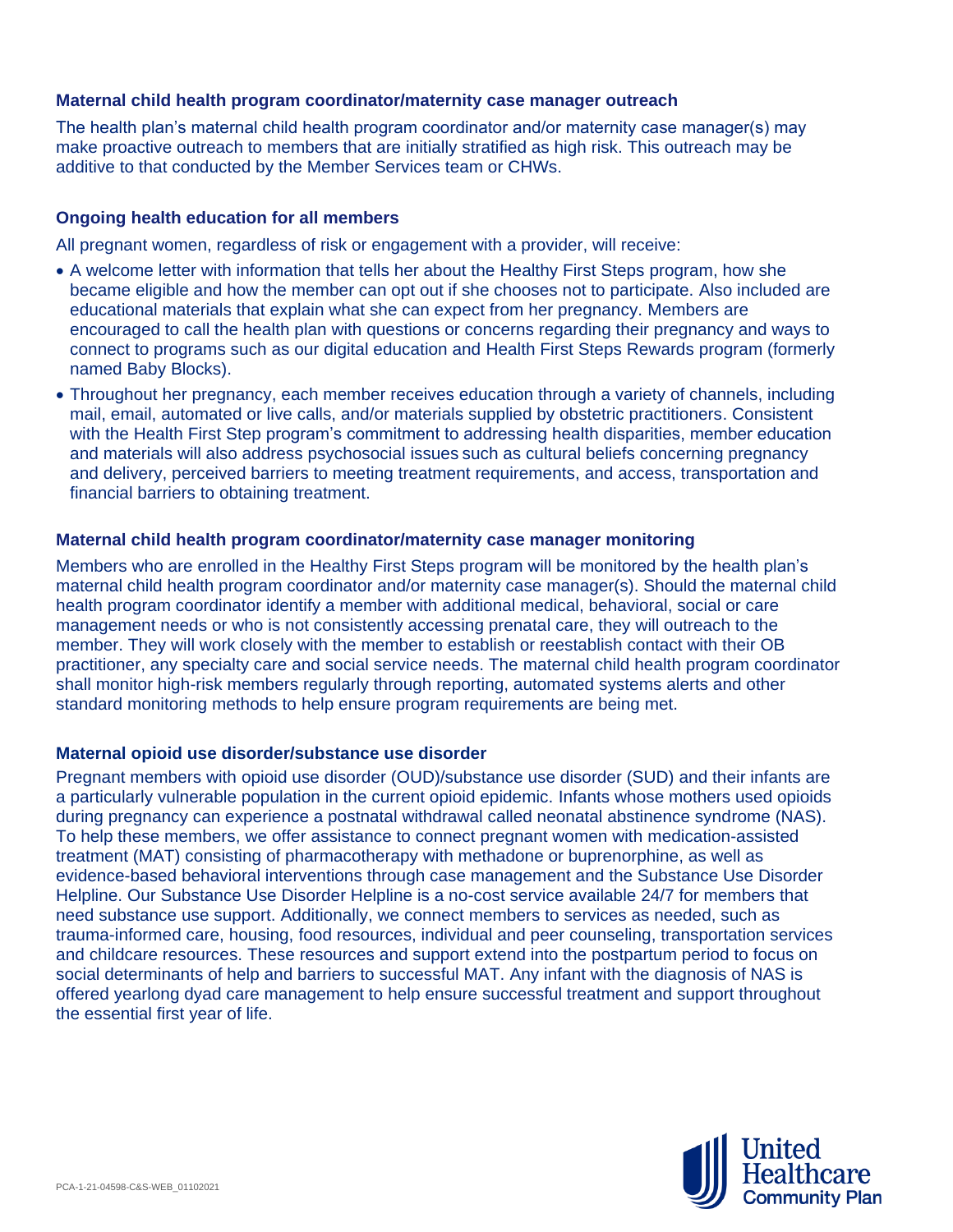# **17P/Makena Progesterone program**

The 17P/Makena Progesterone program is designed to address women who have previously delivered a premature infant. A referral is made to the Optum OB Homecare program or other contracted providers as appropriate. With an appropriate authorization from her practitioner, the member will receive case management, ongoing education and coordination of delivery of the 17P/Makena treatments, either through the practitioner's office or in the member's home, if appropriate and available.

# **Providers**

- Enhance relationships and support to network providers and practitioners
	- − Improve provider and practitioner satisfaction by offering a comprehensive suite of tools, education, and support in the delivery of care to pregnant women and their babies
	- − Adopt and disseminate nationally accepted pregnancy and early childhood clinical practice **guidelines**
	- − Establish further collaborative relationships with network providers and practitioners with a focus on improving prenatal and postpartum care, risk assessment, and promotion of healthy behaviors as part of shared savings arrangements and quality incentives
	- − Collaborate with obstetric providers on data exchange regarding patient adherence to treatment plans, condition monitoring and management of comorbid conditions
	- − Monitor performance of practitioners and providers against evidence-based guidelines

Annual updates are given to providers regarding clinical practice guidelines and program changes using the following modalities:

- Provider website
- Provider care manual and newsletters located on the provider website specify details on program referral and access, as well as other resources and tools
- Each provider who has a member receiving care management services receives a letter of notification with staff contact information and an invitation to participate in the Healthy First Steps plan of care. The care manager may contact the PCP or sub-specialist to design interventions for the member. Care managers may contact the obstetrical provider to report concerns, barriers to care, or for recommendations and assistance with completing interventions. Healthy First Steps medical directors with obstetrical and related board specialties are available for peer-to-peer discussions. These contacts are intended to facilitate effective communication and partnerships between Health First Steps staff and obstetrical providers while coordinating care for optimal maternal and infant outcomes.
- Consultant notification is completed keeping with American College of Obstetricians and Gynecologists (ACOG) Guidelines for Perinatal Care. Providers may receive notification if their patient has an identified risk factor and a consultation with an obstetrician or maternal fetal medicine specialist is recommended.

# **Utilization Management department**

The Utilization Management (UM) department functions as a multidisciplinary team that places the member in the center of all activities. All UM decisions are objective and based on appropriateness of care and service as well as the existence of coverage. UM decision makers are not rewarded for issuing denials of coverage of care nor do they receive financial incentives that encourage decisions that result in underutilization. The primary goal of the UnitedHealthcare Utilization Management program is to help ensure that all members seeking services receive timely and appropriate care. Services are provided through the use of contracted inpatient facilities, residential facilities, partial hospital programs, intensive outpatient programs and a multidisciplinary network of outpatient providers.

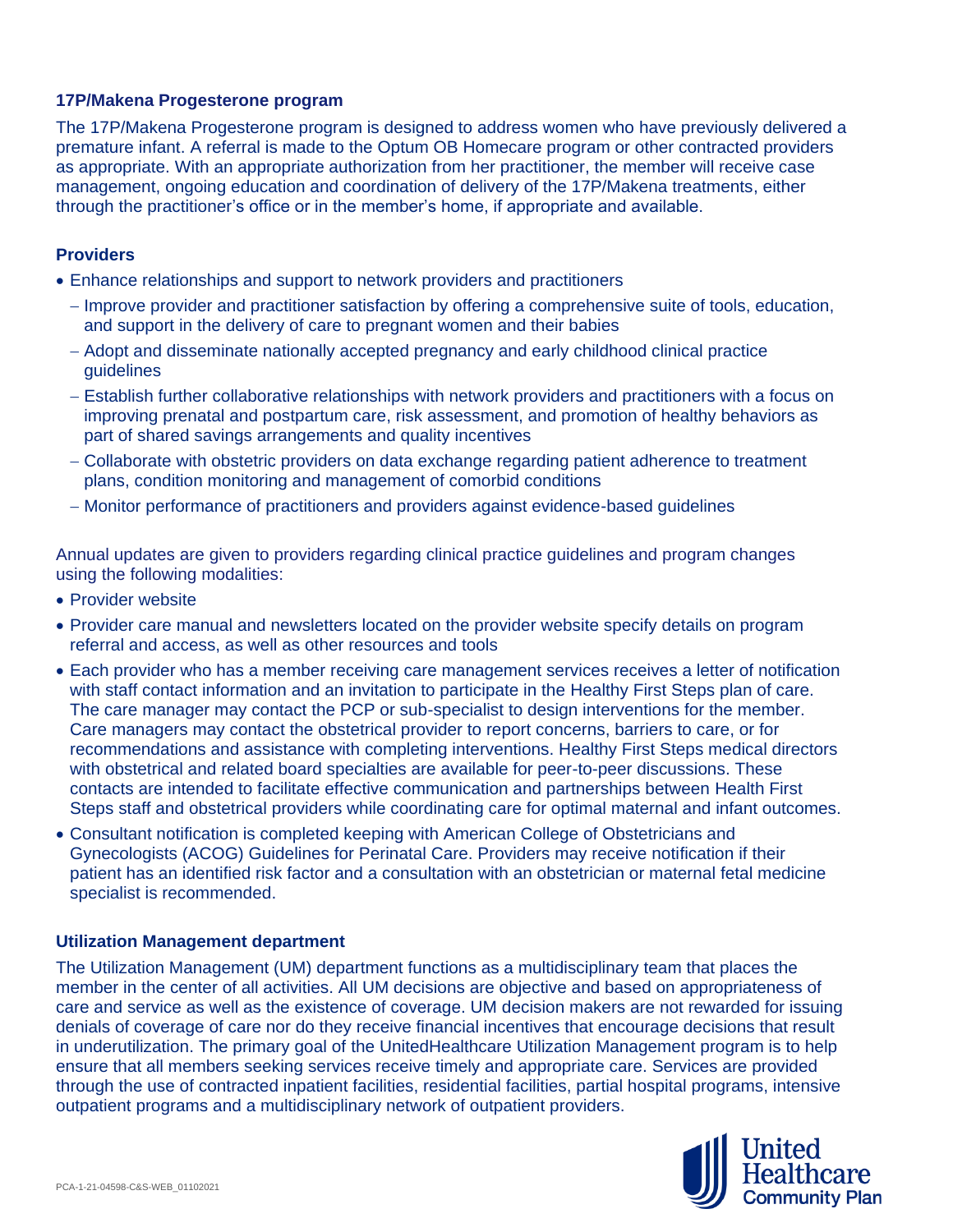# **United Behavioral Health**

The State of Maryland designated Optum Maryland as the provider of specialty behavioral and substance abuse services as an Administrative Services Organization (ASO), effective 2020. UnitedHealthcare does provide behavioral health case management services to its member as an integrated service under the Whole Person Care Model. Our behavioral health advocate leads efforts of integrating behavioral and physical care management under the guidance of a multidisciplinary team approach that includes the chief medical officer and Optum psychiatry medical director. The UnitedHealthcare Community and State plan additionally collaborates with the United Behavioral Health ASO to coordinate care through formal rounds and direct collaboration leveraging the behavioral health advocate.

#### **Customer Service department**

UnitedHealthcare customer service representatives educate members when they call in with questions about benefits, procedures and services. The same services are provided for the hearing impaired or foreign language-speaking members using AT&T's Language Line and TTY (this program offers translation services to those with hearing impairments).

Additionally, if a member is put on "hold" while waiting for a customer service representative, they are able to hear educational promotions on UnitedHealthcare phone lines. These pre-recorded promotions educate members on several topics including, but not limited to, heart disease prevention, asthma, outdoor safety, sun protection, immunizations, breast awareness, nutrition, flu prevention, diabetes management and behavioral health education.

# **IV. Tracking and monitoring outreach activities**

#### **Database and software applications**

UnitedHealthcare uses several data systems to manage and perform outreach services to members. These data systems include Facets, Claimsphere, Hotspotting tool, Community Care, ICUE, Microsoft's suite of applications (Word, Excel and PowerPoint) and an outreach database. A health risk assessment reporting program is utilized to tailor the enrollment data received from MDH to conduct outreach within required timelines.

The desktop working system employed by the UnitedHealthcare quality, outreach and HEDIS<sup>®</sup> staff is a Windows-based system that allows easy access to all functional areas including claims, customer service, health services, provider, enrollment and eligibility.

Case management utilizes Community Care, Impact Pro and CRISP. In addition to serving as a tool for documentation for authorization of services, it contains screens for documentation of clinical notes, including outreach activities. Cases are accessed by a care identification number and can be viewed and updated by any staff member with access privileges.

The outreach staff utilizes a customized Microsoft Access database. The database uses member population data, based on HEDIS® specifications, from Claimsphere software for specific HEDIS® measures. The application identifies members who are missing specific clinical services, such as childhood immunizations or well visits. The database system is supplemented through the SMART data warehouse for claims research, member demographics and provider to enhance appointment scheduling.

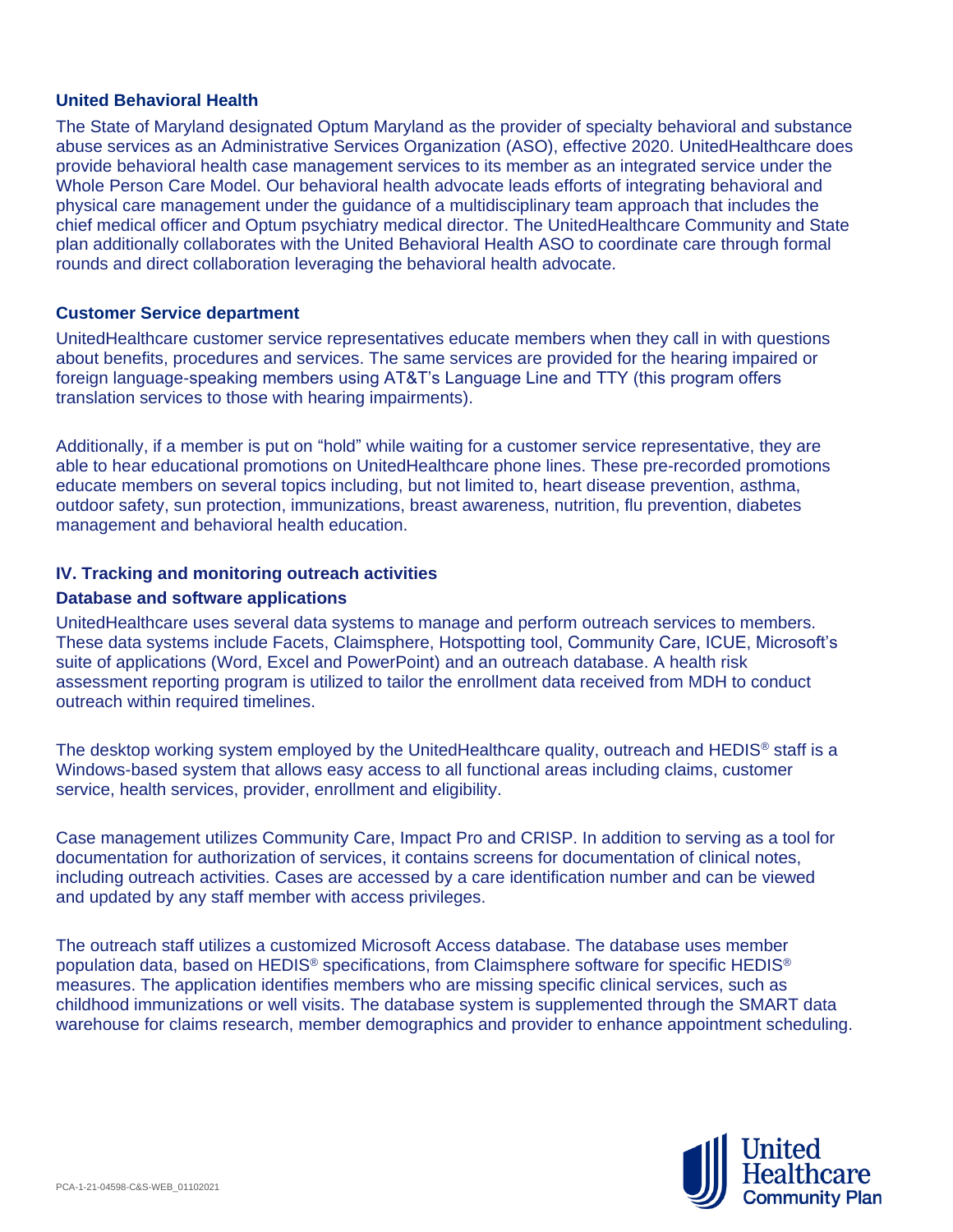The Hotspotting Data tool enables the identification of cohorts of members for specific interventions. The core member dashboard provides a host of filters to segment membership into very specific levels by demographics, utilization and cost, diagnosis and risk factors as well as engagement in various care management initiatives.

# **V. Community partnerships**

UnitedHealthcare continues to develop and maintain various partnerships within the community it serves. These relationships are nurtured in an effort to reach out to current and potential members with the goal of providing quality health care including information and resources to individuals in the communities we serve.

In 2021, UnitedHealthcare remained focused on strengthening our relationships in the community with our partners and members, and addressing the COVID-19 related activities such as vaccination and testing efforts. Current UnitedHealthcare marketing initiatives and programs encourage our members and the community to become more engaged with their health and the health of their families. Each program included components to help ensure members were educated on their benefits, able to navigate the health plan and access care. UnitedHealthcare continues to bridge the gap between the member and the access to social needs through community partnerships.

The following 2021 community activities included:

- Baby shower
- Baby shower virtual
- Back-to-school
- Back-to-school virtual
- UnitedHealthcare Consumer Advisory Board (CAB) meeting virtual
- UnitedHealthcare Community Advisory Committee (CAC) meeting virtual
- Community event
- Community event virtual
- Community event donation only
- COVID-19 testing event
- COVID-19 vaccination event
- Family Fit
- Family Fit virtual
- Farmers' market
- Food distribution
- Food distribution donation only
- National Federally Qualified Health Center week
- Kid Fit
- Kid Fit teen
- Local Health Improvement Committee (LHIC) meeting
- Member appreciation event
- Member appreciation event Spanish
- Provider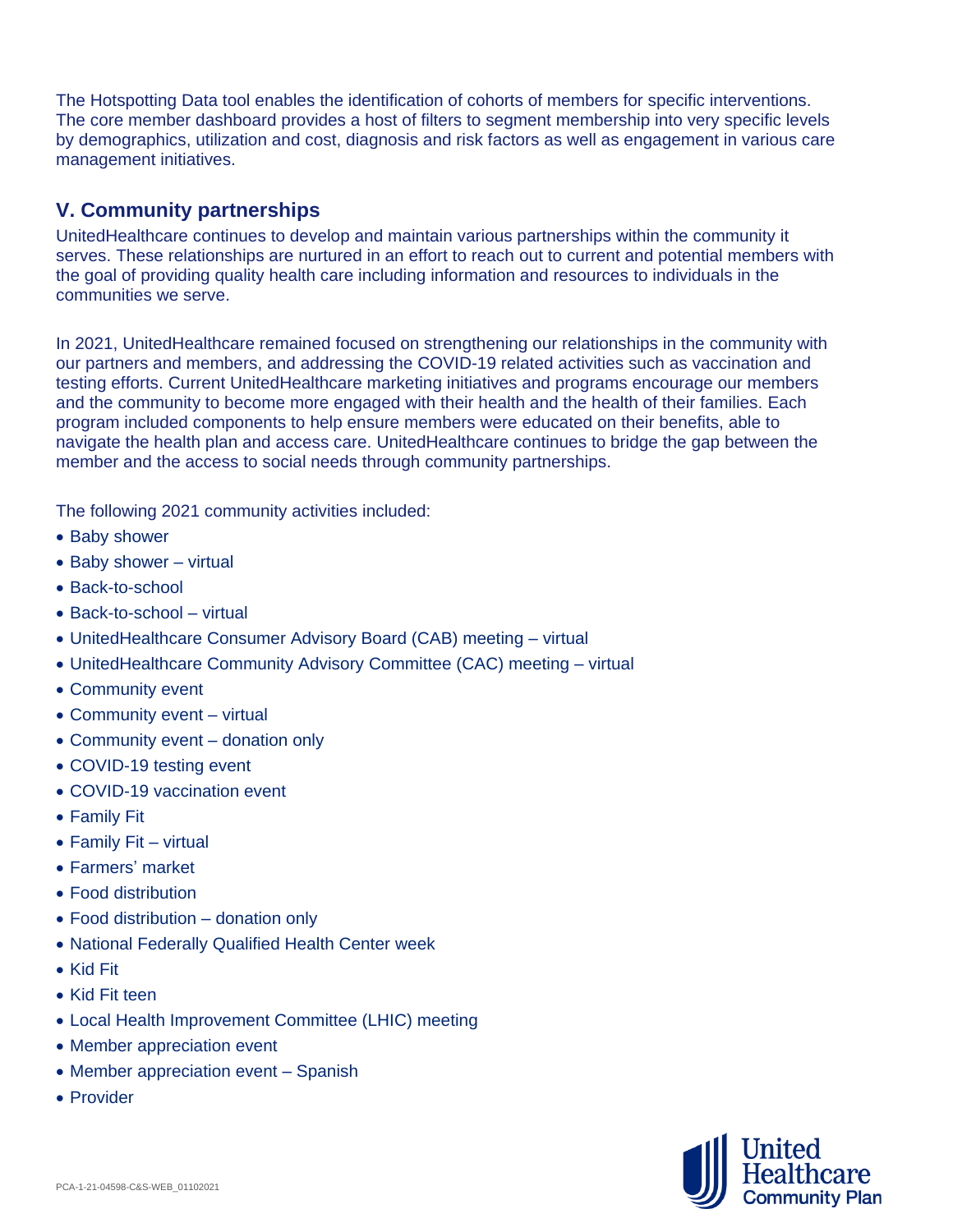- StayFit adult
- StayFit adult virtual
- TeenFit virtual
- United For Work virtual
- Wellness forum
- Wellness forum virtual

A series of health education sessions focus on good nutrition, healthy eating, women, prenatal and heart health, asthma, substance abuse, cold, flu and smoking cessation. The sessions provided an opportunity to educate members and the community on helpful resources to maintain a healthy lifestyle. Health plan overview was also provided at the community events. Our participation with community partners will continue in 2022.

# **2021 event locations:**

- Access Art
- Adelphi Langley Park Family Support Center
- Asian American Center of Frederick
- Back River Head Start
- Baltimore Connect
- Baltimore County Public Schools
- Baltimore County YMCA Head Start
- Baltimore Healthy Start
- Baltimore Medical Systems Admin Building
- Baltimore Medical Systems East Baltimore
- Boys and Girls Club
- Brooklyn Park Library
- Campfield Head Start
- Community Assistance Network Essex
- Community Assistance Network Hillendale
- Carrollton Elementary School
- CCI Health and Wellness
- Charles Carroll Middle School
- City of New Carrollton
- Community Action Council of Howard County
- Community Outreach & Development CDC
- Crossroads Farmers Market
- Doleman Black Heritage Museum
- Douglass Homes HABC
- Eastern Family Resource Center
- Edgemere Church of God
- Emergency Services for Adults and Families

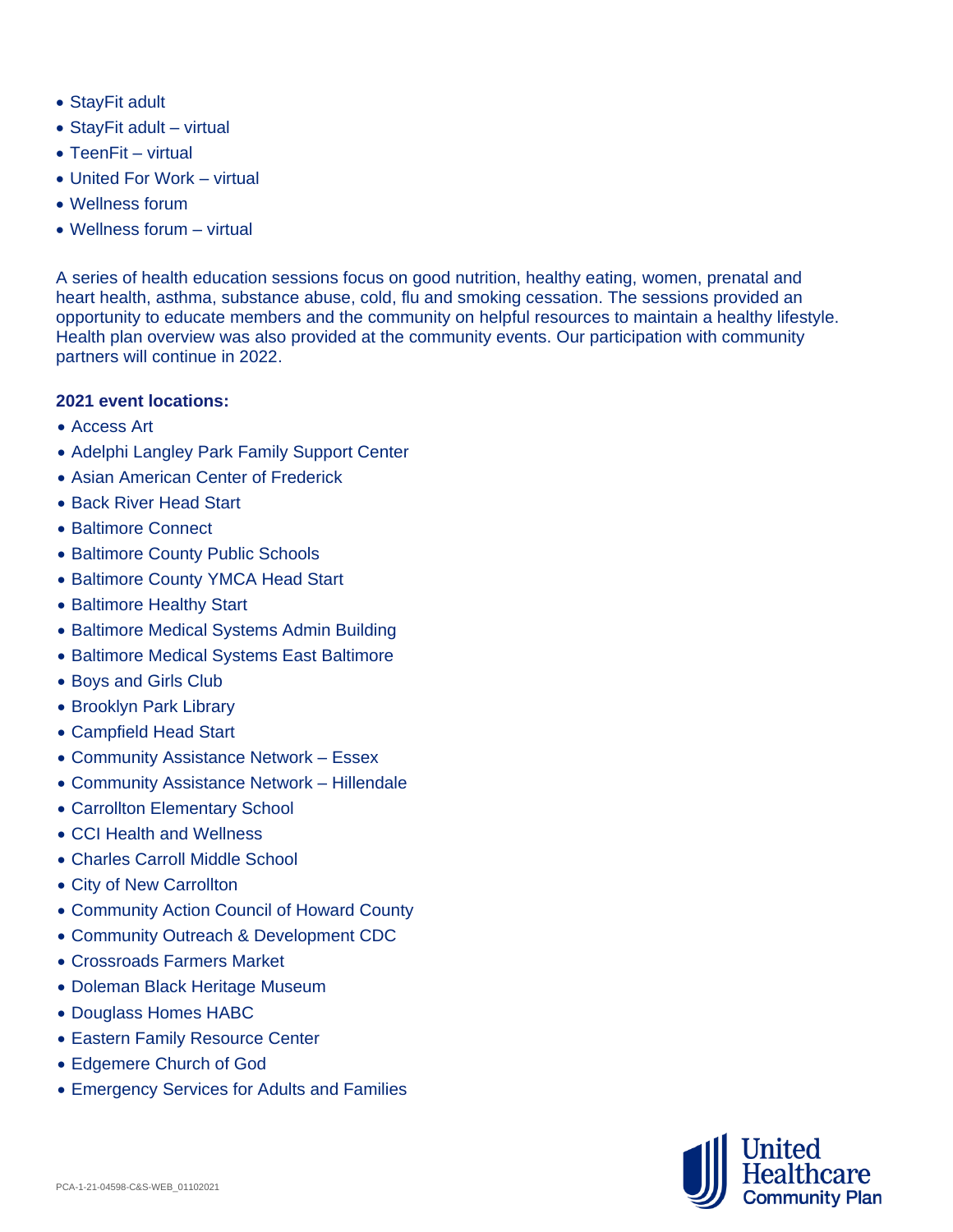- Family Healthcare of Hagerstown
- Fishes and Loaves
- Fleming Head Start
- Fontana Village Community Center
- Gloria's Gifts Inc.
- Greater Baden Medical Services Inc
- Greater Baden Medical Services WIC
- Greater Lighthouse Church
- Green & Healthy Homes Initiative
- Hammond Middle School
- Hazelwood Elementary Middle
- Health Care for the Homeless
- Health Partners Inc
- Heritage Community Church
- Highland Village Head Start
- Holy Cross Hospital
- Howard County Fire and Rescue Services
- Howard County Health Department
- Judy Center at Campfield
- Judy Center at Hawthorne
- Judy Center at Georgetown East Elementary
- Judy Hoyer Center at Carmody Hills Elementary
- Kenwood Head Start
- Langley Park Civic Association
- Langley Park McCormick Elementary
- Laurel Elementary
- Laurel Woods Elementary
- LindaBen Foundation
- Lourie Center Early Head Start
- Manna
- Maryland Legislative Caucus
- Mary's Center PG & Mo County
- Megan's Place
- Meritus Health
- Merritt Park Head Start
- Morrell Park Elementary /Middle
- Mt Pleasant Church and Ministries
- Muslim Community Center Medical Clinic
- North Chester Head Start
- Northwest Faith Based Community Partners

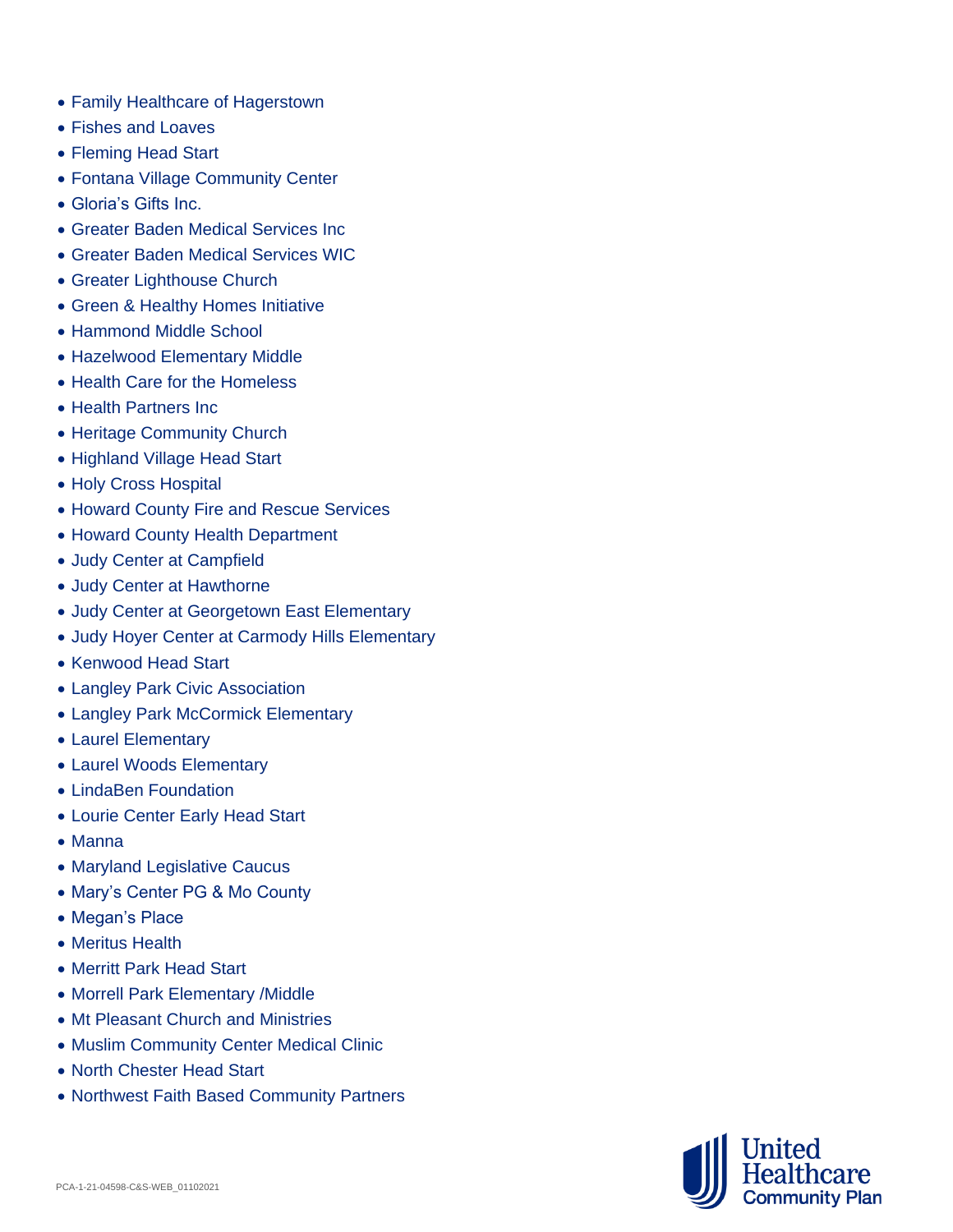- Oaklands Elementary School
- Prince George's County Health Department
- Progress Place
- Randallstown Head Start
- Riverview Head Start
- Robert R. Gray Elementary
- Robert W. Johnson Community Center
- Rogers Heights Elementary
- Shepherd's Table
- Sowing Empowerment & Economic Develop
- Springboard Windsor Valley
- St. Vincent de Paul Head Start
- The Beacon House
- Thomas S. Stone Elementary School
- Total Health Care
- Towson Head Start
- Village at Lakeview
- William Bean Elementary
- Woodland Springs Housing

# **Consumer Advisory board**

The UnitedHealthcare Community Plan Consumer Advisory Board (CAB) is a valued relationship with our members. The CAB is mandated by the State of Maryland to facilitate obtaining receipt information from members of the health plan. The meetings are hosted 6 times a year at the UnitedHealthcare office in Columbia and have 8 active members.

The board's format encourages open dialogue between the members and the health plan. Each meeting is designed to provide health education, community resources, address member concerns and share updates on the health plan. The CAB members are also asked to review and provide feedback on new member materials, health education program plan, advertising materials, benefit changes and community initiatives. The topics discussed in 2021 were:

- 2020 member experience survey results
- Heart health
- Nutrition during COVID-19
- What is quality improvement
- Meditation and mindfulness
- Population health management strategies
- Family tree services
- Addressing barriers to care
- Population health management: Lead in children
- Howard County Cancer program
- CAB survey results

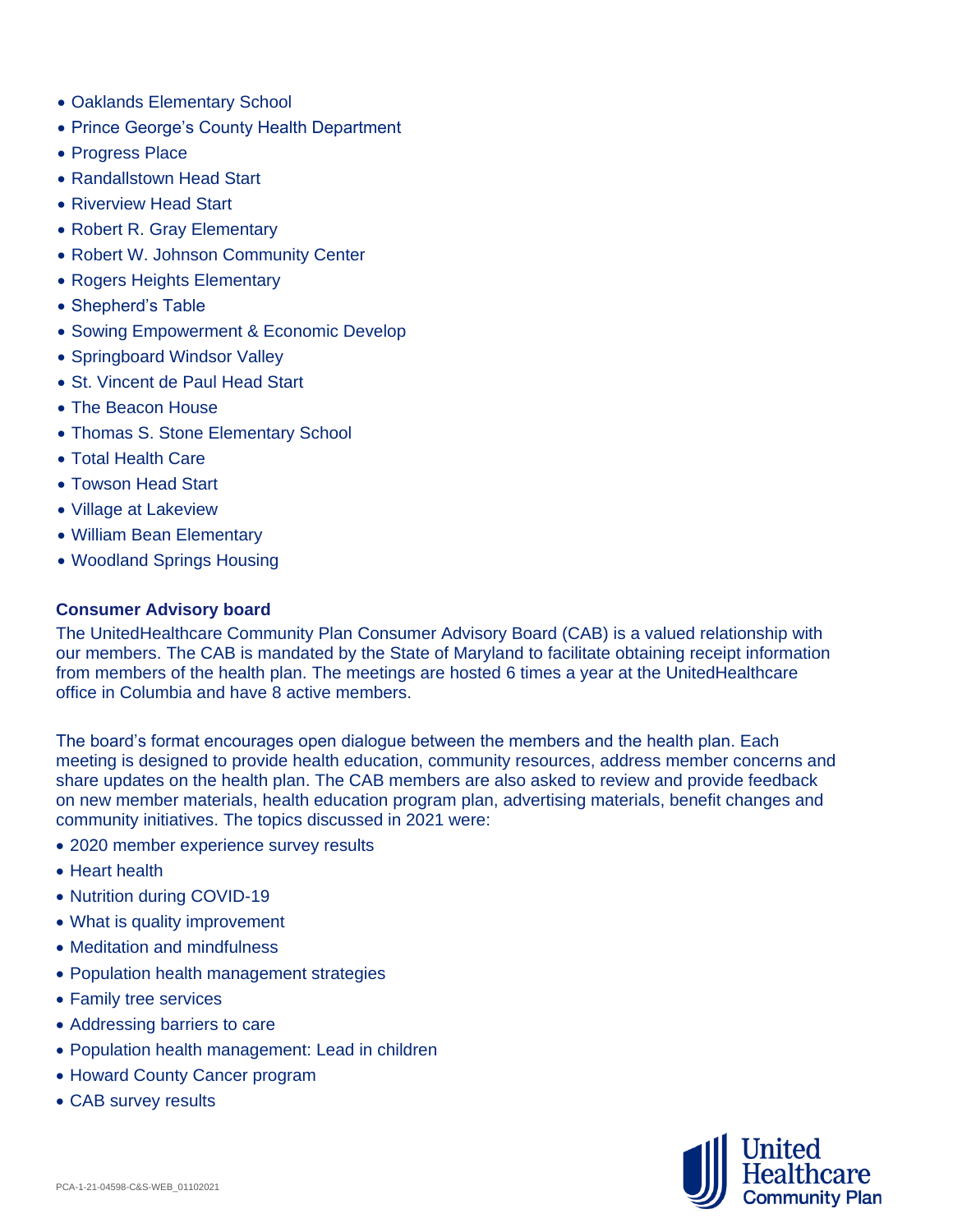# • Assessing member understanding

# **Consumer Advisory Committee**

In 2021, UnitedHealthcare continued to improve our health services through our Community Advisory Committee (CAC). The CAC is dedicated to local health departments, providers, community and faithbased organizations that serve the Medicaid population. UnitedHealthcare meets quarterly to discuss opportunities and address challenges that may plague specific counties. The goal is to improve services and learn specifically from those utilizing services. The CAB was hosted virtually in 2021.

# **VI. Working with local health departments**

UnitedHealthcare collaborates with the local health department (LHD) in various ways. UnitedHealthcare attends LHD's monthly meetings where concerns, barriers and potential interventions are discussed. UnitedHealthcare works with the LHDs to find solutions to problems, determine better methods of access and care coordination, and identify opportunities for greater provider involvement. Evidence of this partnership is the coordination of efforts to address specific health disparities based on geographic location and level of disparity amongst races.

The LHD also assists in locating and/or contacting UnitedHealthcare members and encouraging them to get preventive or chronic care health services. If the LHD is successful in finding the member, the Outreach team updates the demographic information and proceeds with efforts to assist the member with obtaining an appointment. If the LHD is not successful in finding the member, the health plan will use other modalities in an attempt to locate the member. UnitedHealthcare maintains a detailed referral process to the ACCUs that includes the tracking and trending and monitoring of referrals sent and received. UnitedHealthcare will continue working in partnership with all LHDs on outreach efforts, local events and other activities to better serve members in calendar year 2022.

# **VII. Role of the provider**

To help ensure UnitedHealthcare members have every opportunity to access needed health-related services, network providers participate in telephonic audits to make sure they are meeting MHD appointment scheduling standards as well as EPSDT requirements. It is the expectation of UnitedHealthcare network providers to perform member outreach for members assigned to their panel.

UnitedHealthcare procedures regarding provider outreach is provided during Joint Operations Committee (JOC) meetings and town hall meetings. Network providers are encouraged and expected to review the provider care manual that outlines their responsibilities as it relates to caring for the Medicaid population and interact with their provider advocate to obtain information on benefits, regulations, policies and procedures for referral/pre-authorizations, drug formulary, etc. Providers are encouraged to participate in town hall meetings, view provider training at **UHCprovider.com/training,** and visiting **UHCprovider.com** for information on a variety of topics.

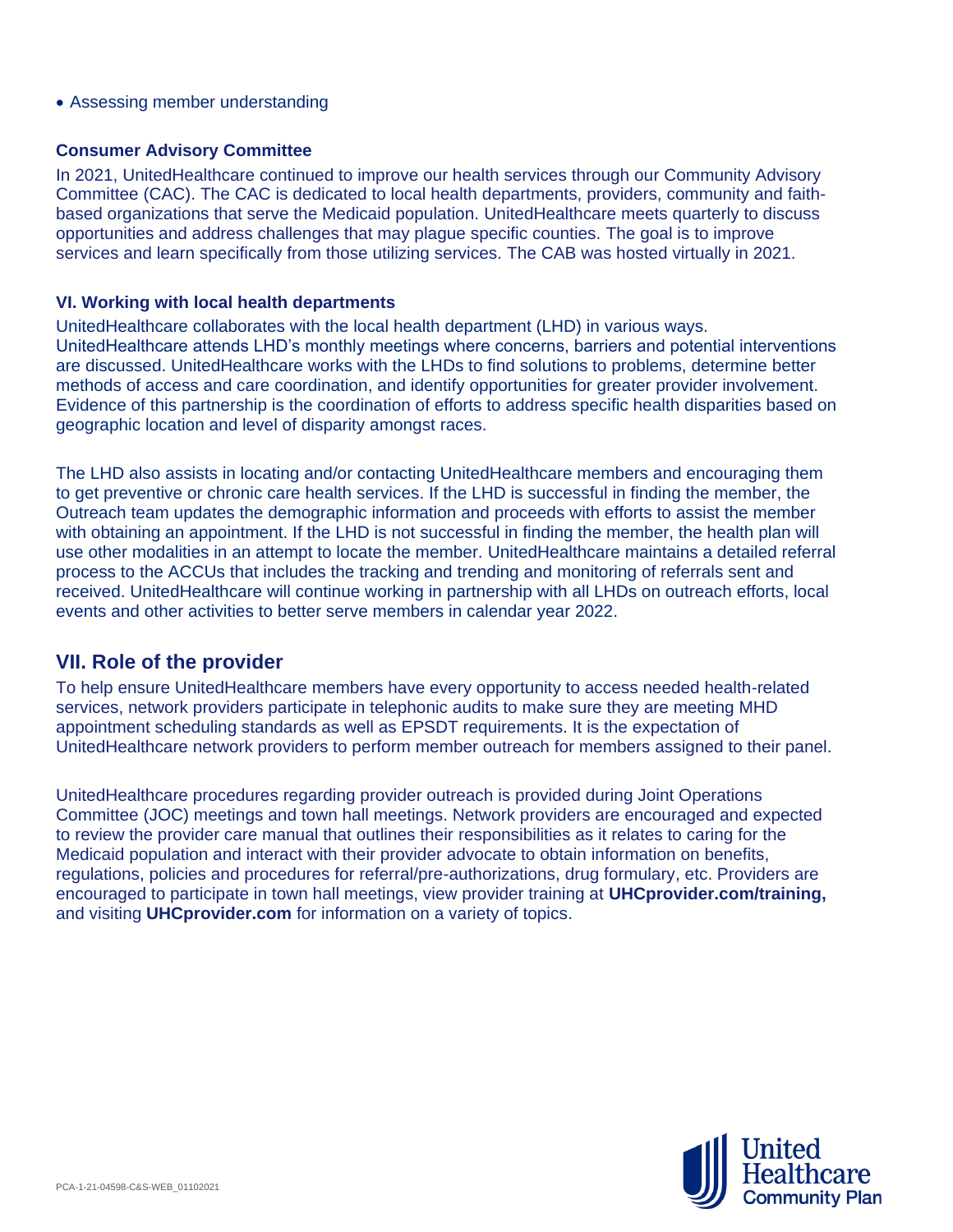# **Evaluation of the Outreach program**

Outreach approaches are monitored, data analyzed and appropriate interventions deployed. The current approaches and partnerships help ensure members are:

- Reminded of their need for service(s)
- Educated about the importance of completing needed services
- Informed about their covered benefits including directing them to sites that provide information
- Assisted with addressing social barriers to care
- Assisted with addressing their cultural or linguistic needs

# **2021 local and national outreach activities**

| <b>Activity</b>                                                        | <b>Volume</b>                                              |  |
|------------------------------------------------------------------------|------------------------------------------------------------|--|
| <b>Telephonic outreach</b>                                             | 15,374 local outreach calls                                |  |
|                                                                        | 18,067 IVR calls                                           |  |
| Live telephonic outreach by vendor                                     | 33,453 unique member calls                                 |  |
| Appointments scheduled by outreach agent                               | 247 appointments scheduled                                 |  |
| Letters when unable to reach by phone                                  | 14,100 "Sorry We Missed You" letters mailed                |  |
| <b>EPSDT</b> preventive letters                                        | 111,247 letters mailed                                     |  |
| <b>Member Incentives for Gap Closure (WCV)</b>                         | 56,035 mailed                                              |  |
|                                                                        | 45,212 program mailers to members                          |  |
|                                                                        | 6,034 members registered for the program                   |  |
| <b>Healthy First Steps Rewards program</b>                             | 6,366 pregnancies completed                                |  |
|                                                                        | 58% completed prenatal visit                               |  |
|                                                                        | 28.8% completed postpartum visit                           |  |
| <b>Disease management brochures</b>                                    | 4,832 disease-specific mailers<br>(January-September 2021) |  |
| (Asthma, heart failure, COPD, coronary artery disease<br>and diabetes) |                                                            |  |

**Note:** Volumes are YTD (Sept. 30, 2021)

**Note:** The pandemic has been a barrier to scheduling appointments regardless of outreach activities.

The aforementioned outreach activities were instituted to promote, encourage, support and assist members into care to improve or sustain their health and well-being. Health information/education efforts, through community events and partnerships, were used to assist the member in becoming an active participant in their care through self-care management, when appropriate and possible.

Additionally, auxiliary services such as case/care management or special needs coordination were an important part of outreach to member with complex conditions.